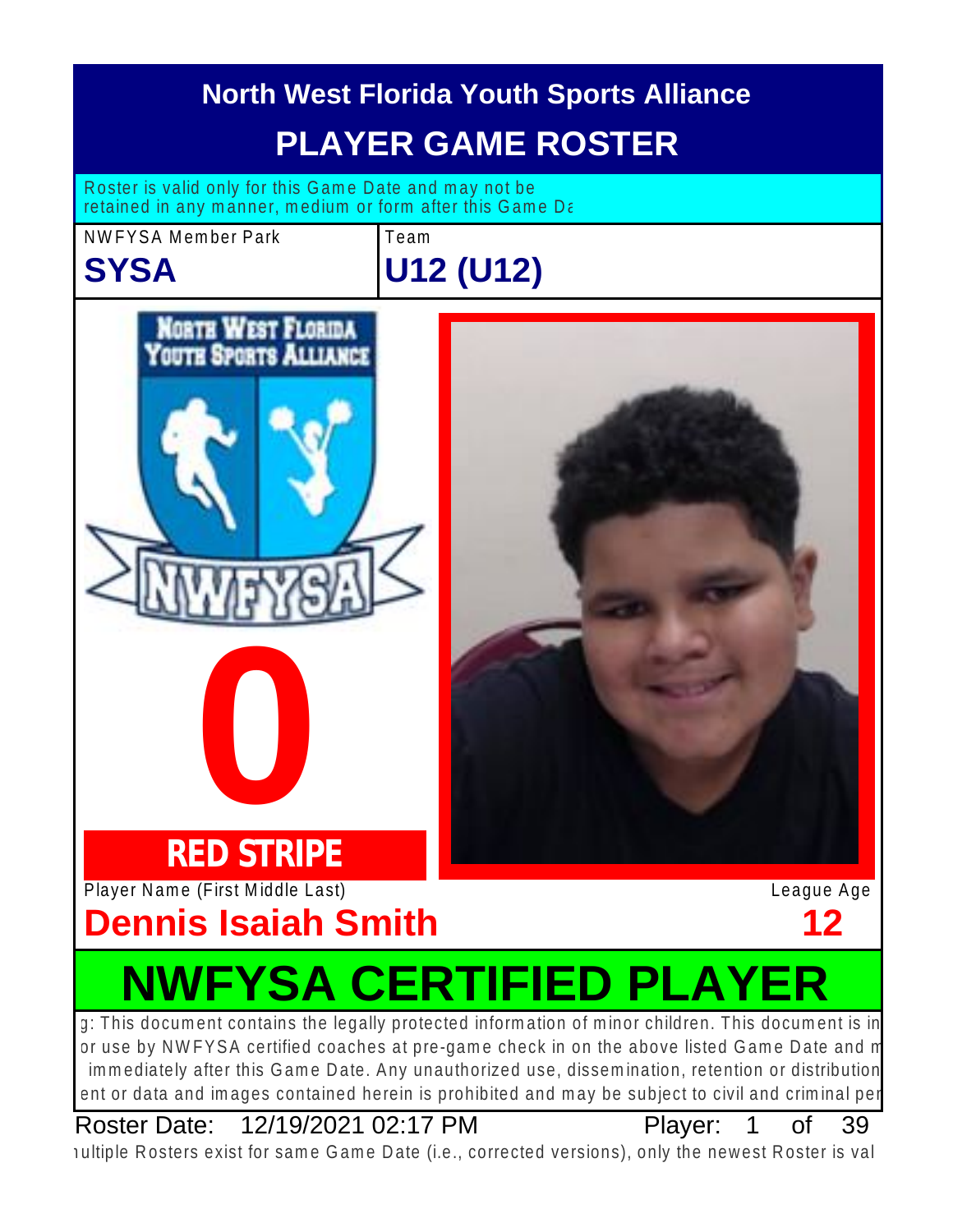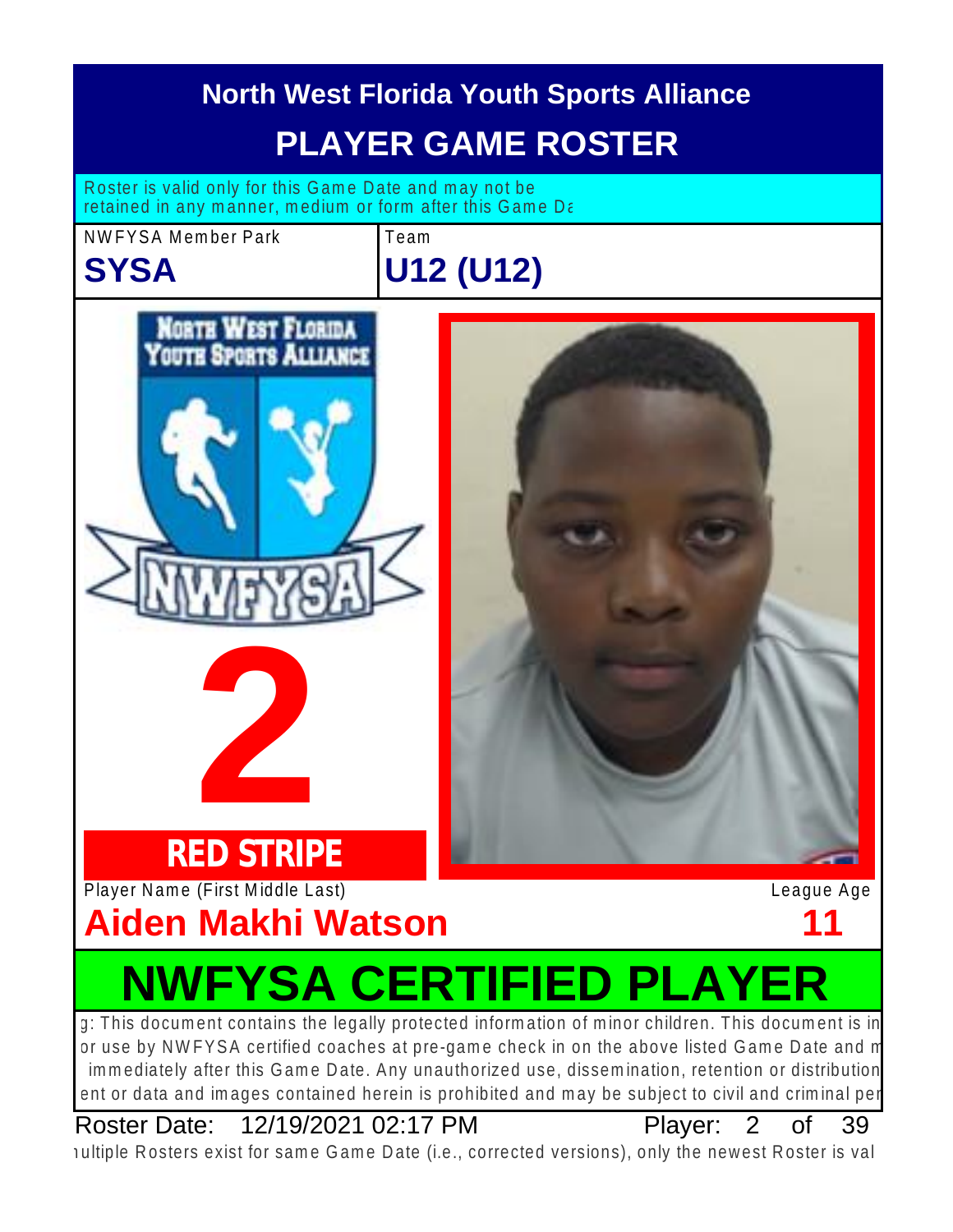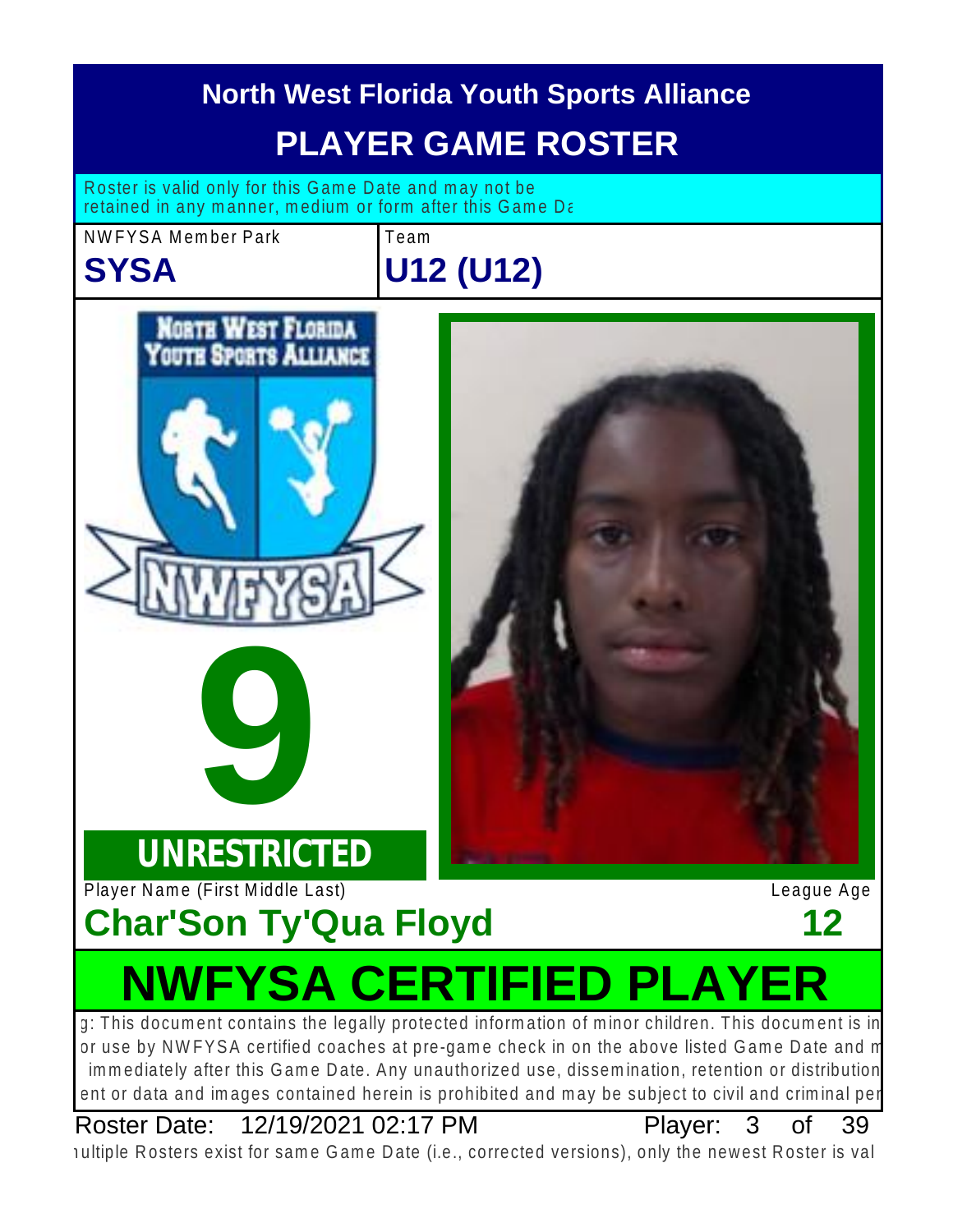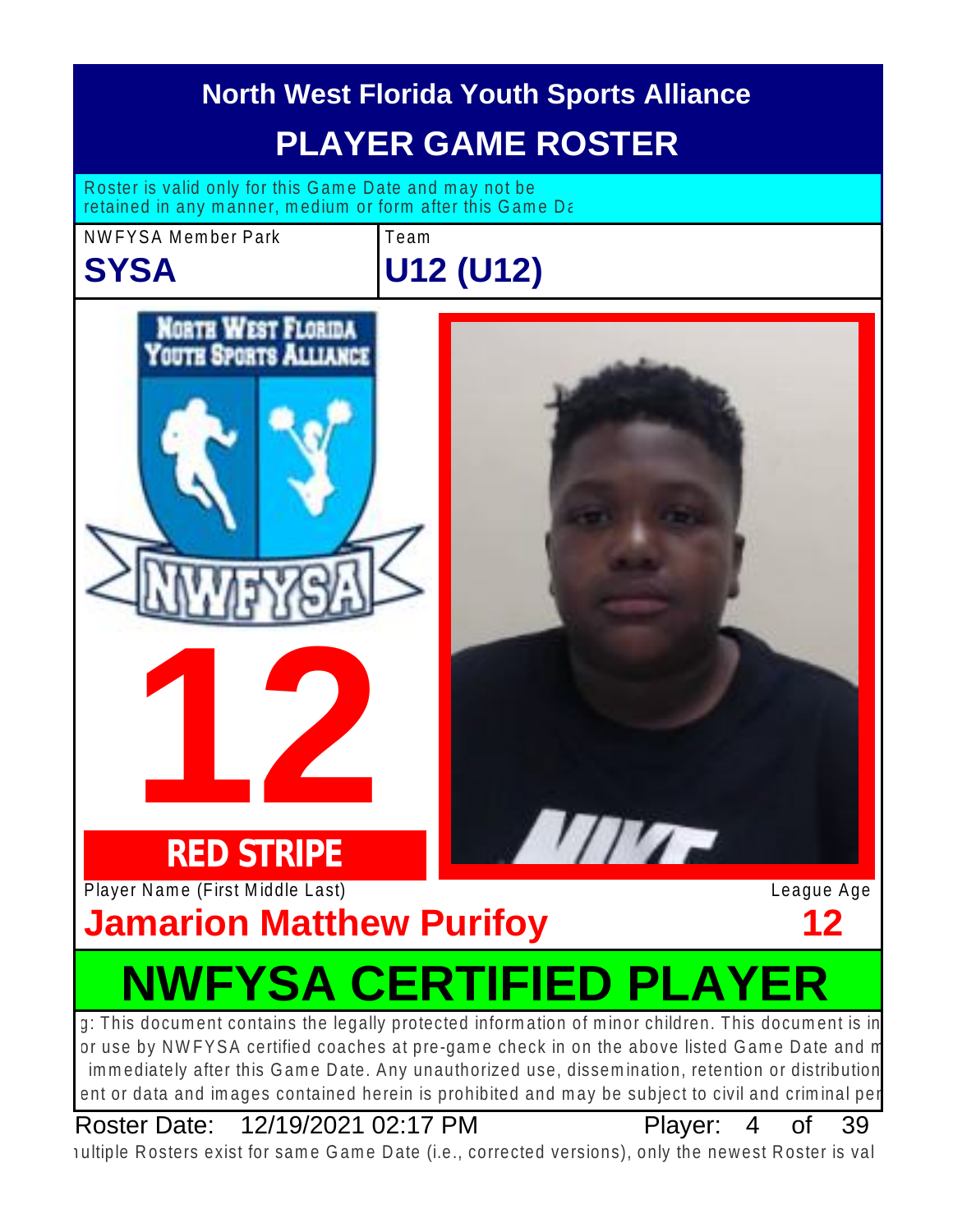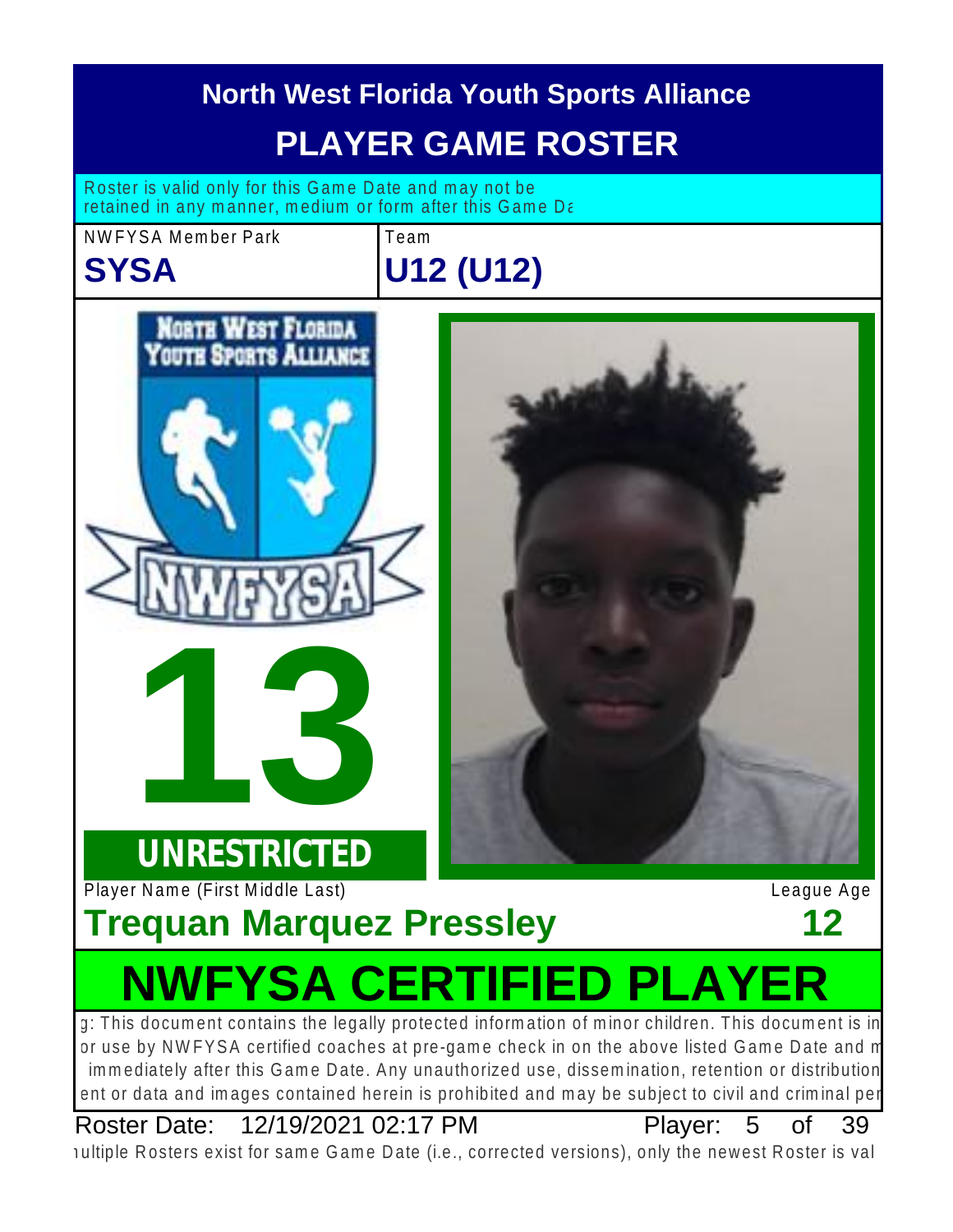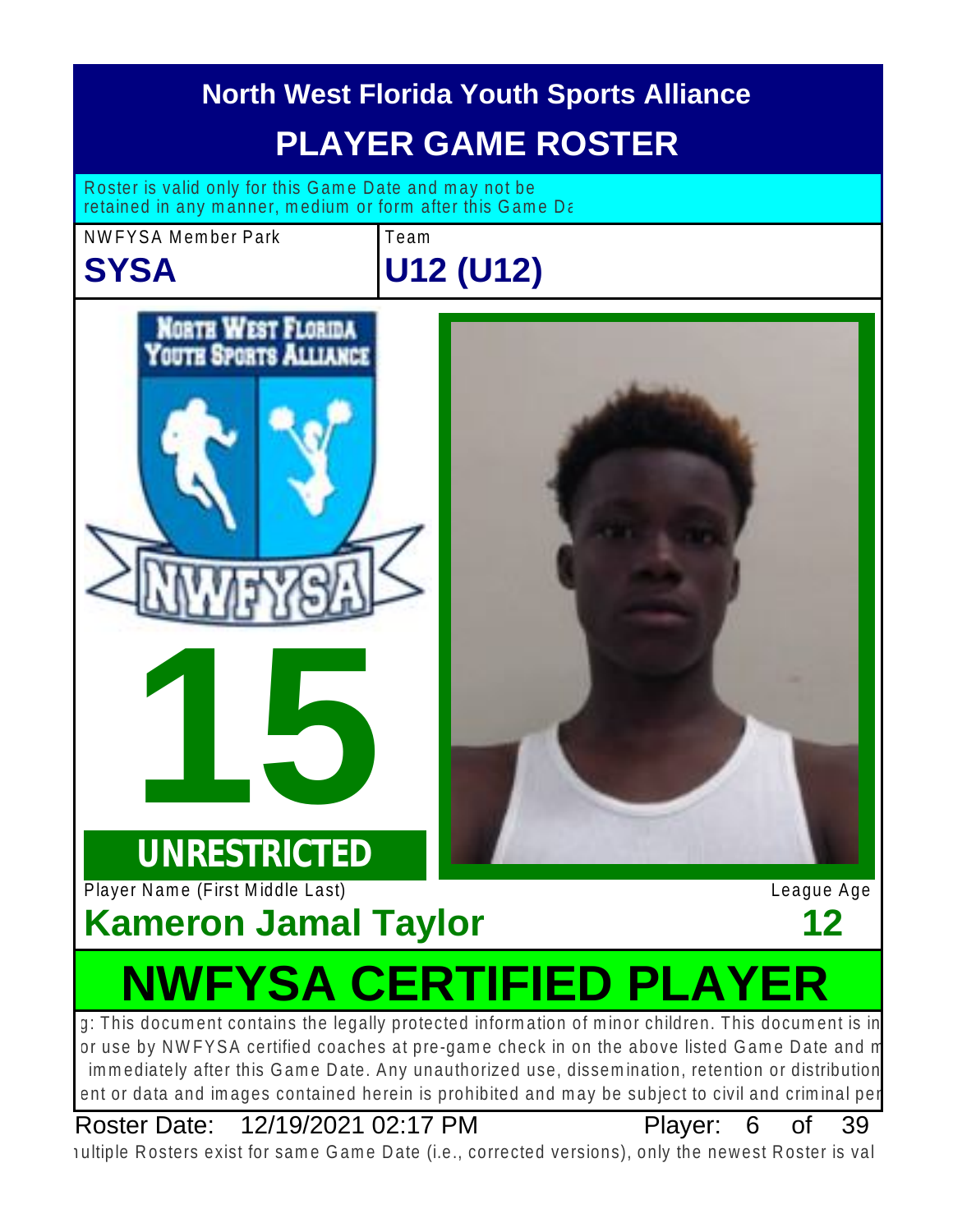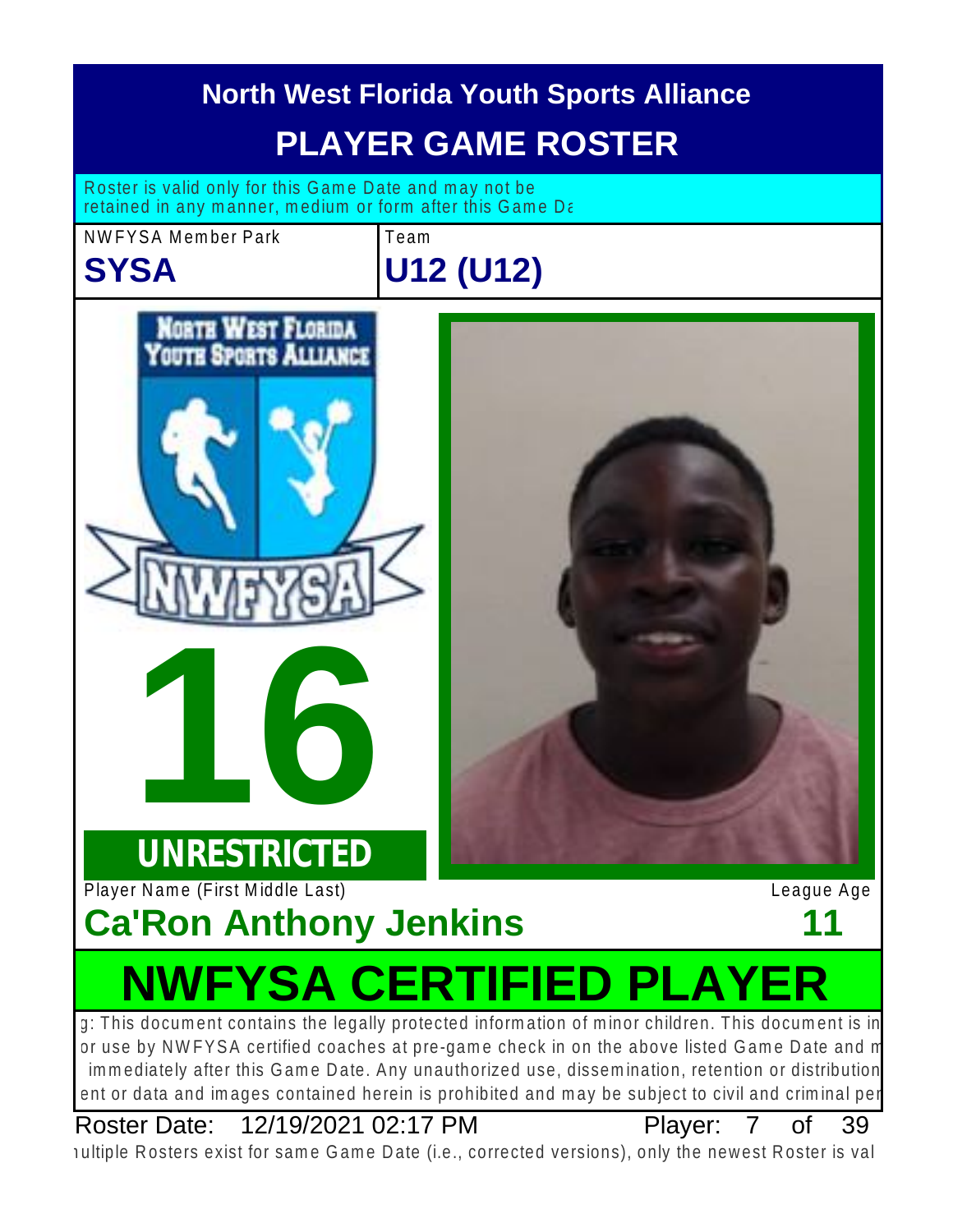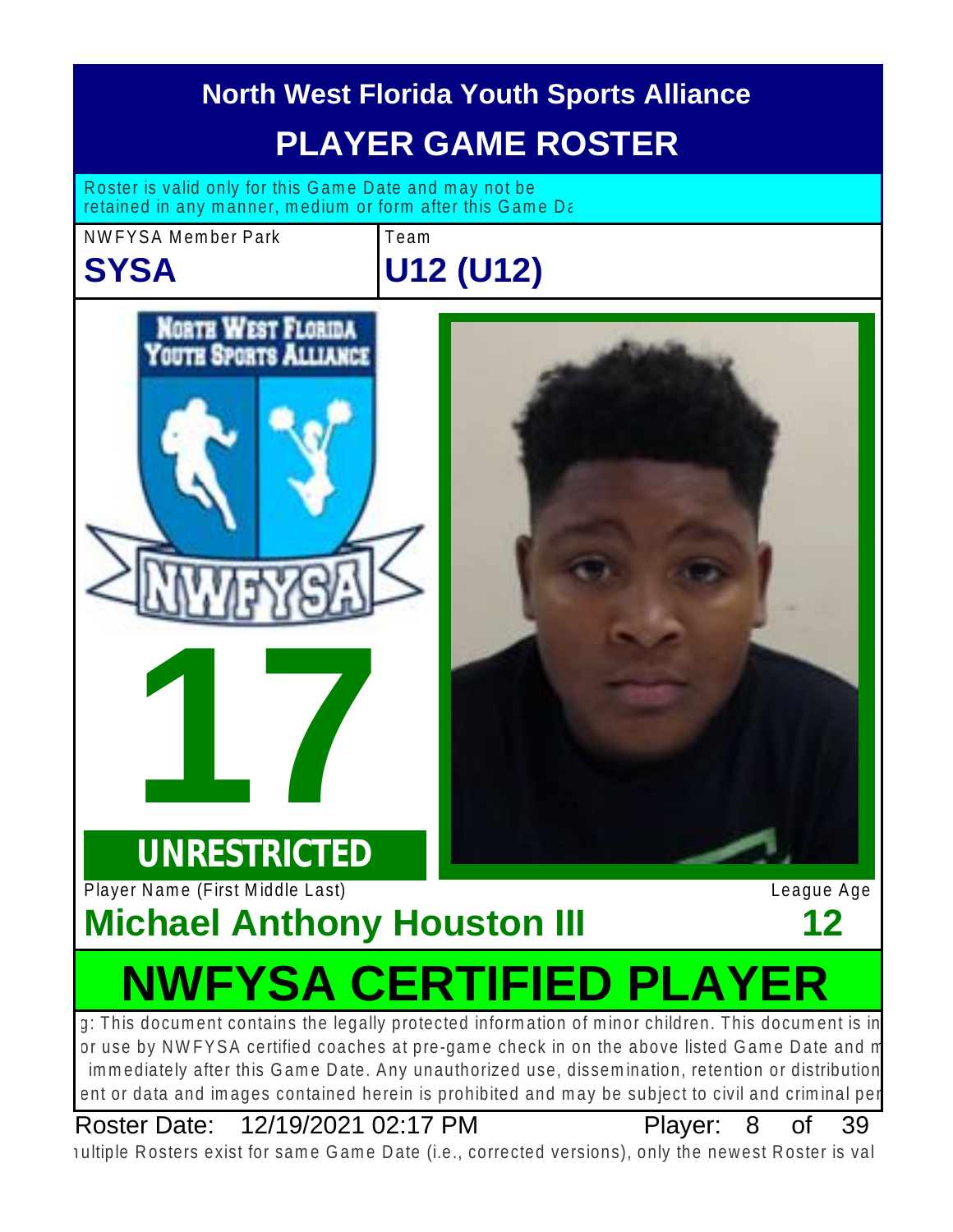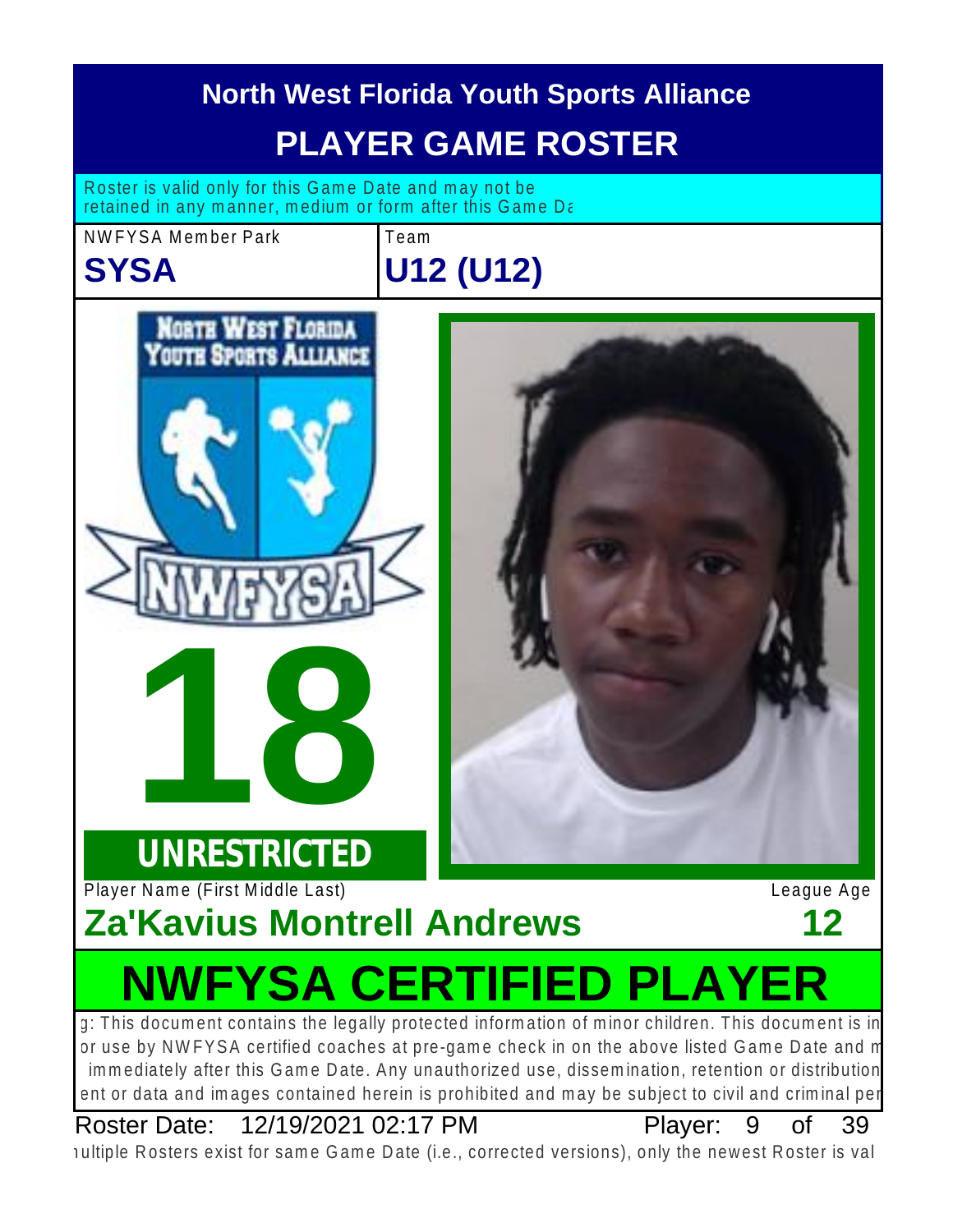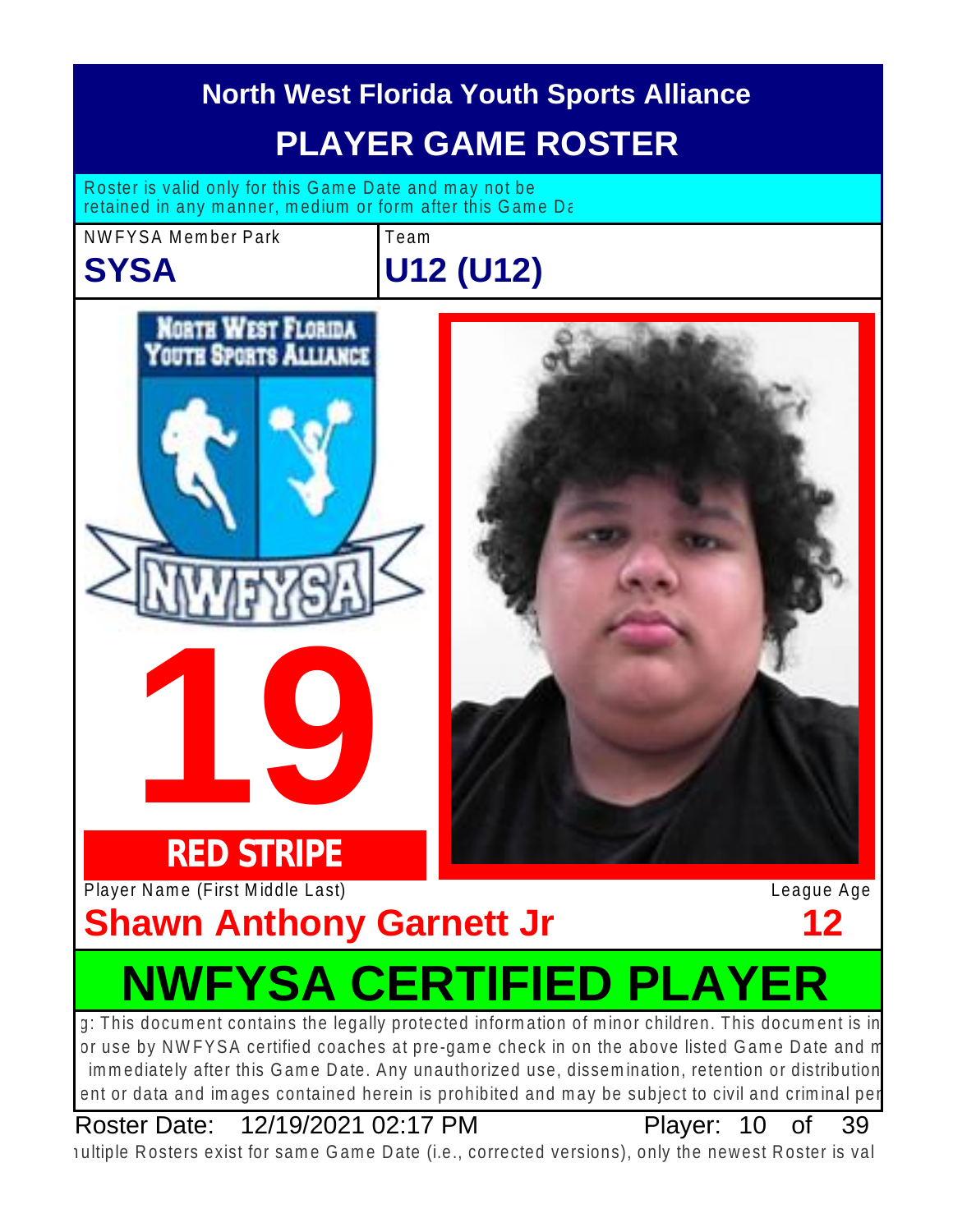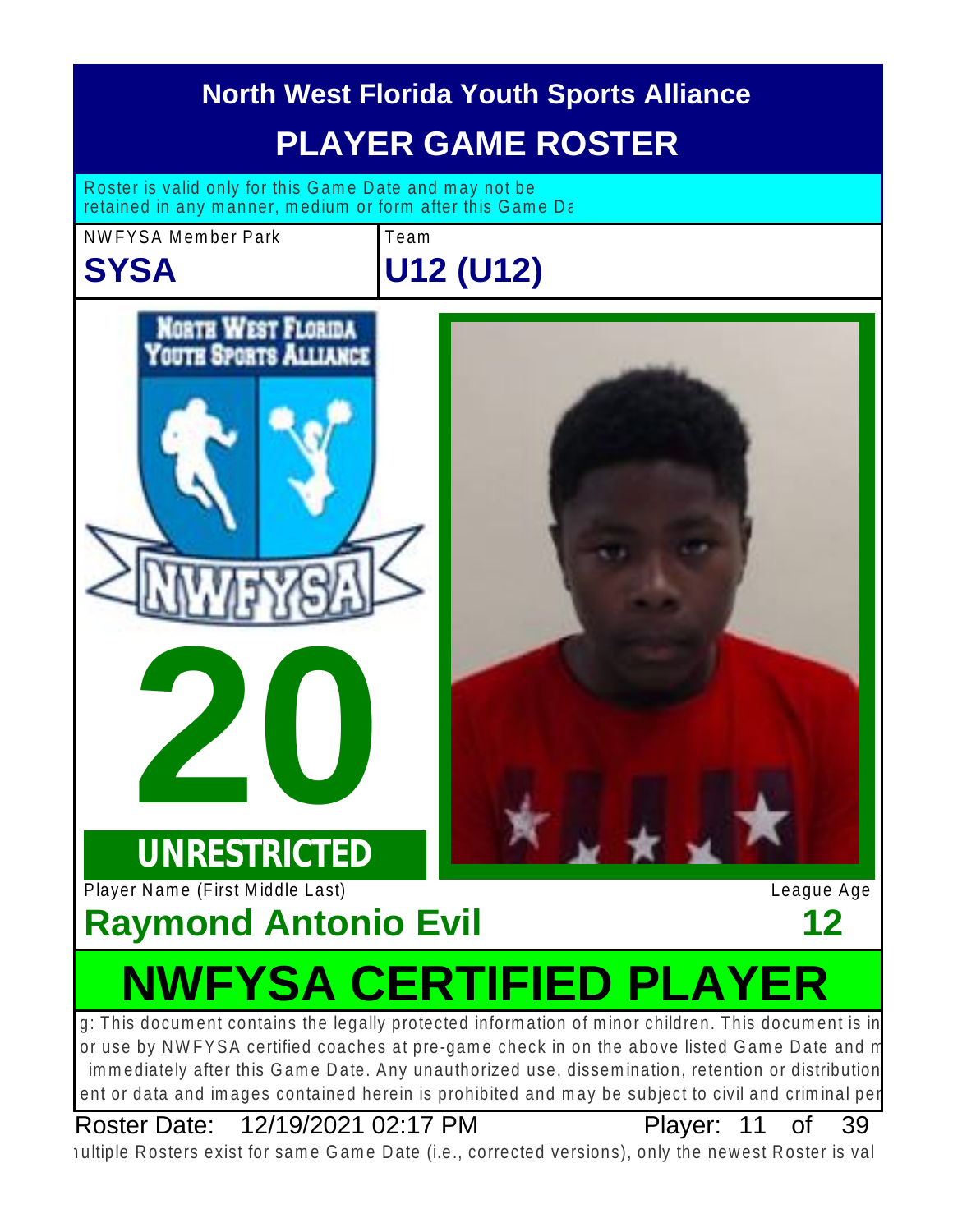

## Plaver: 12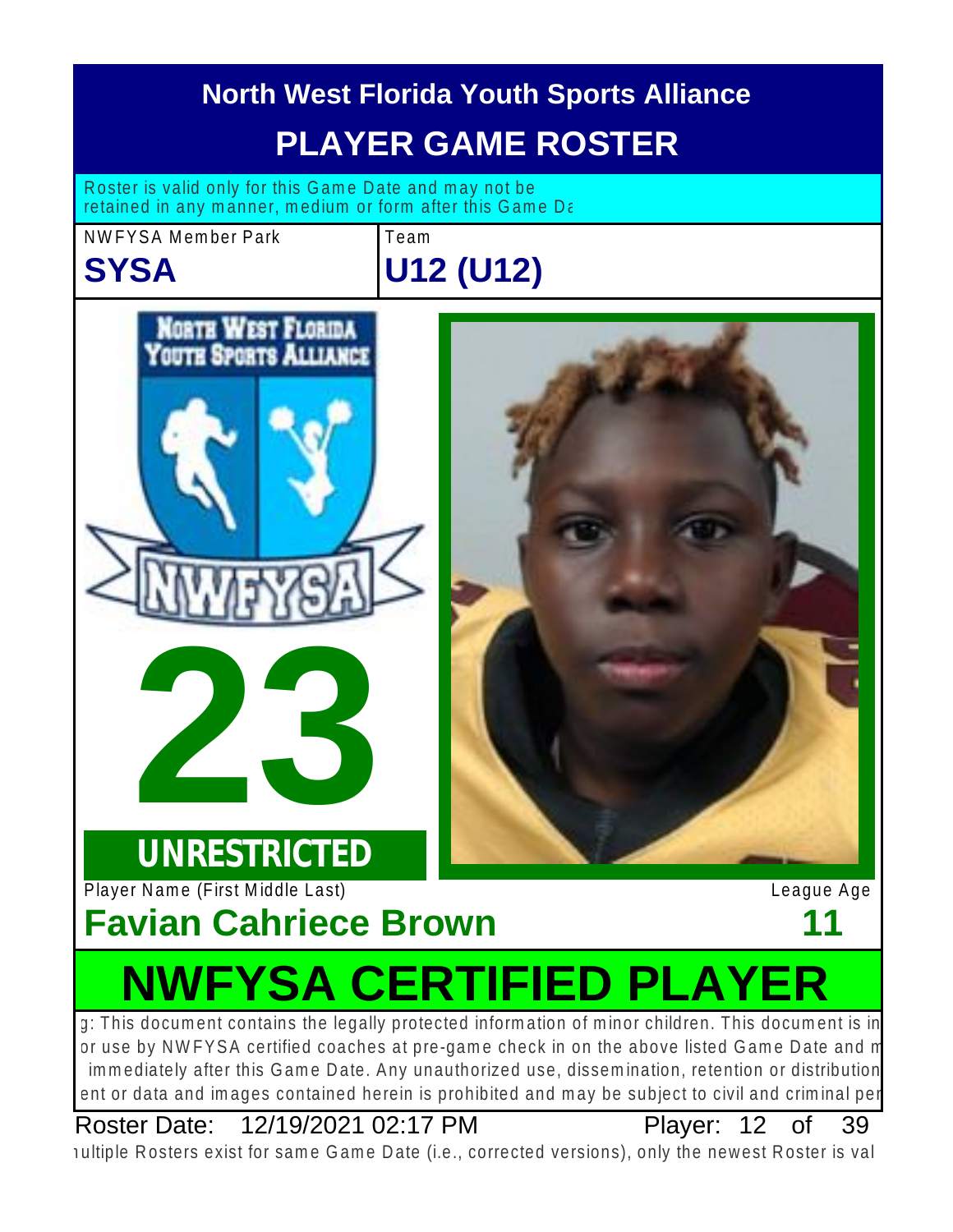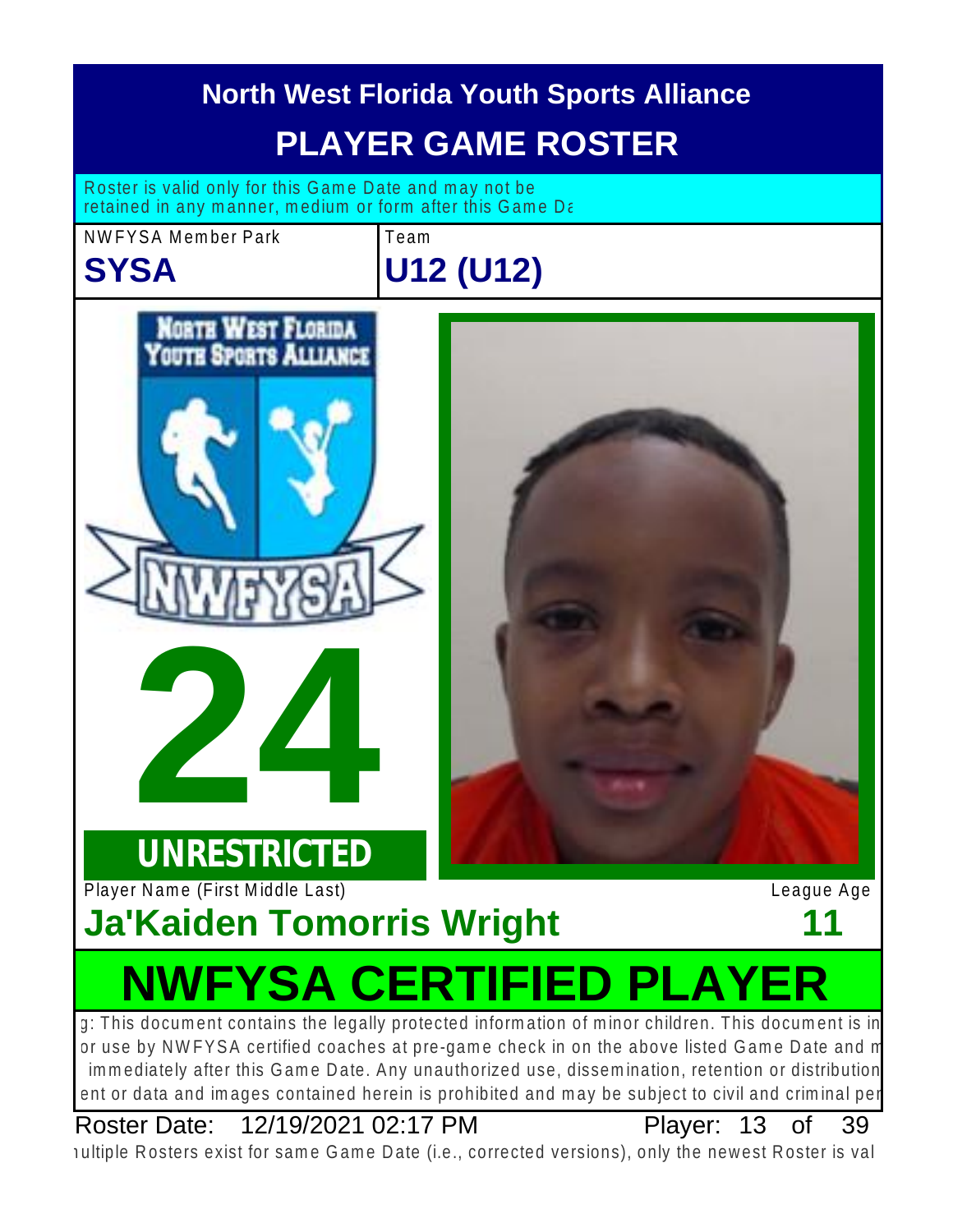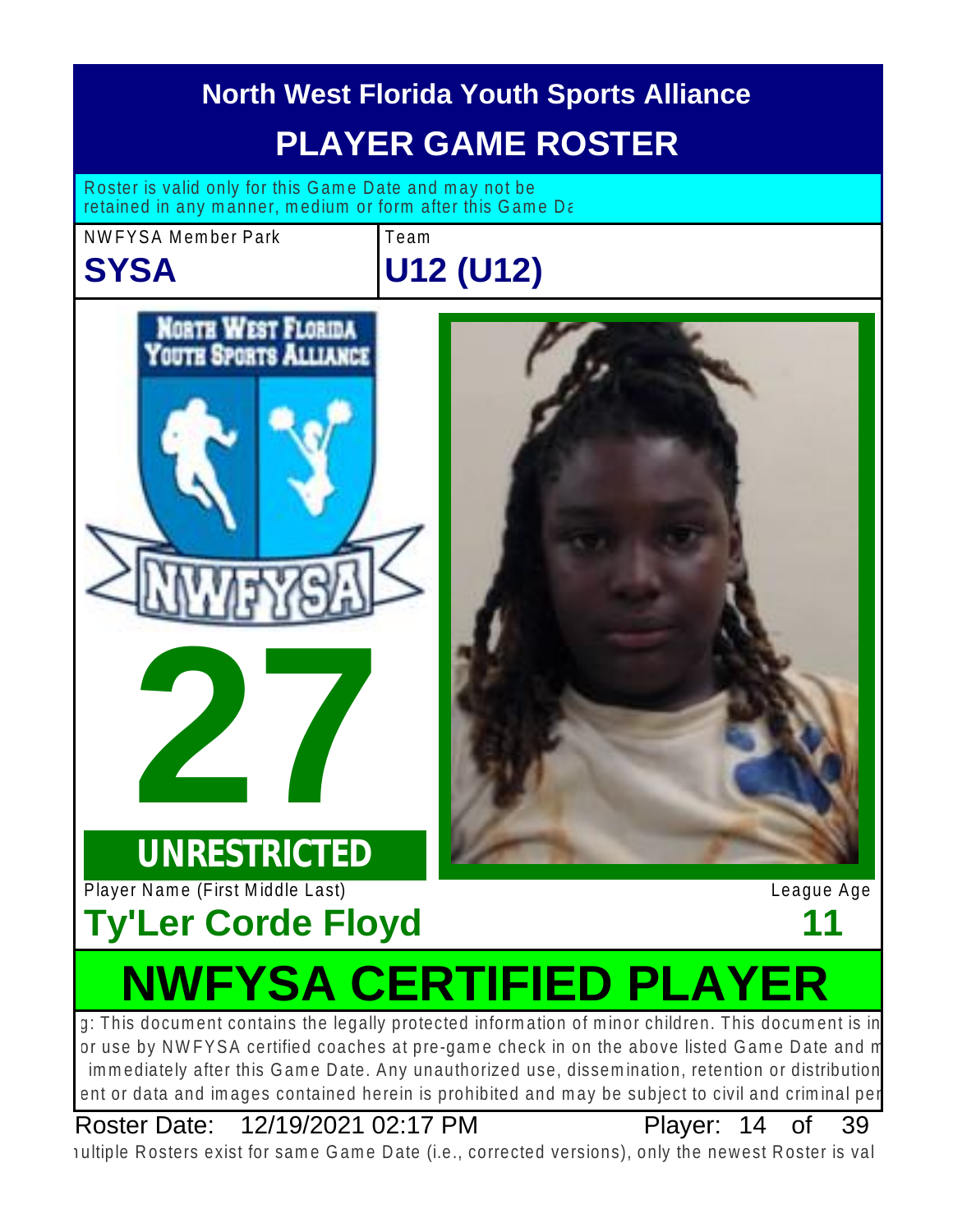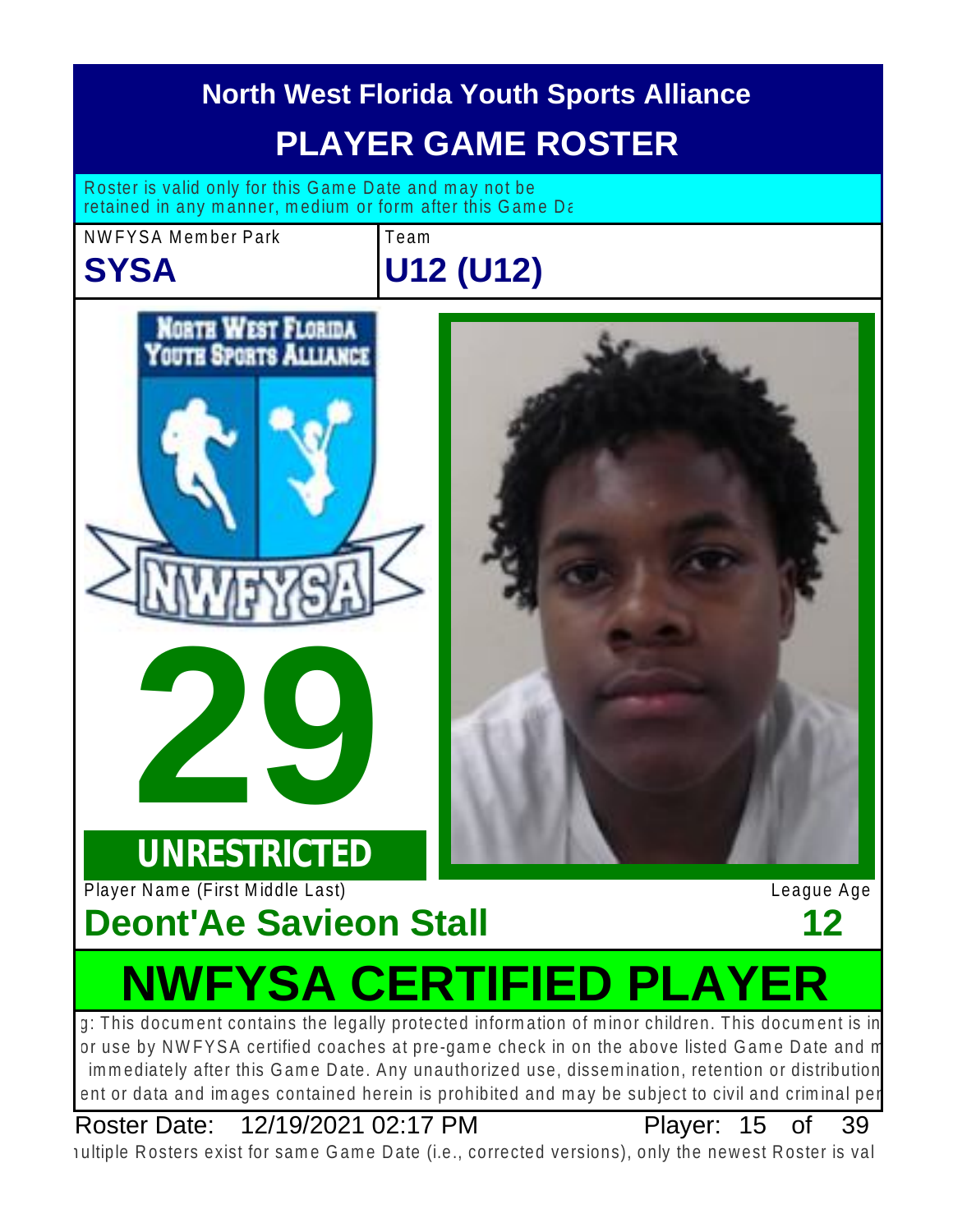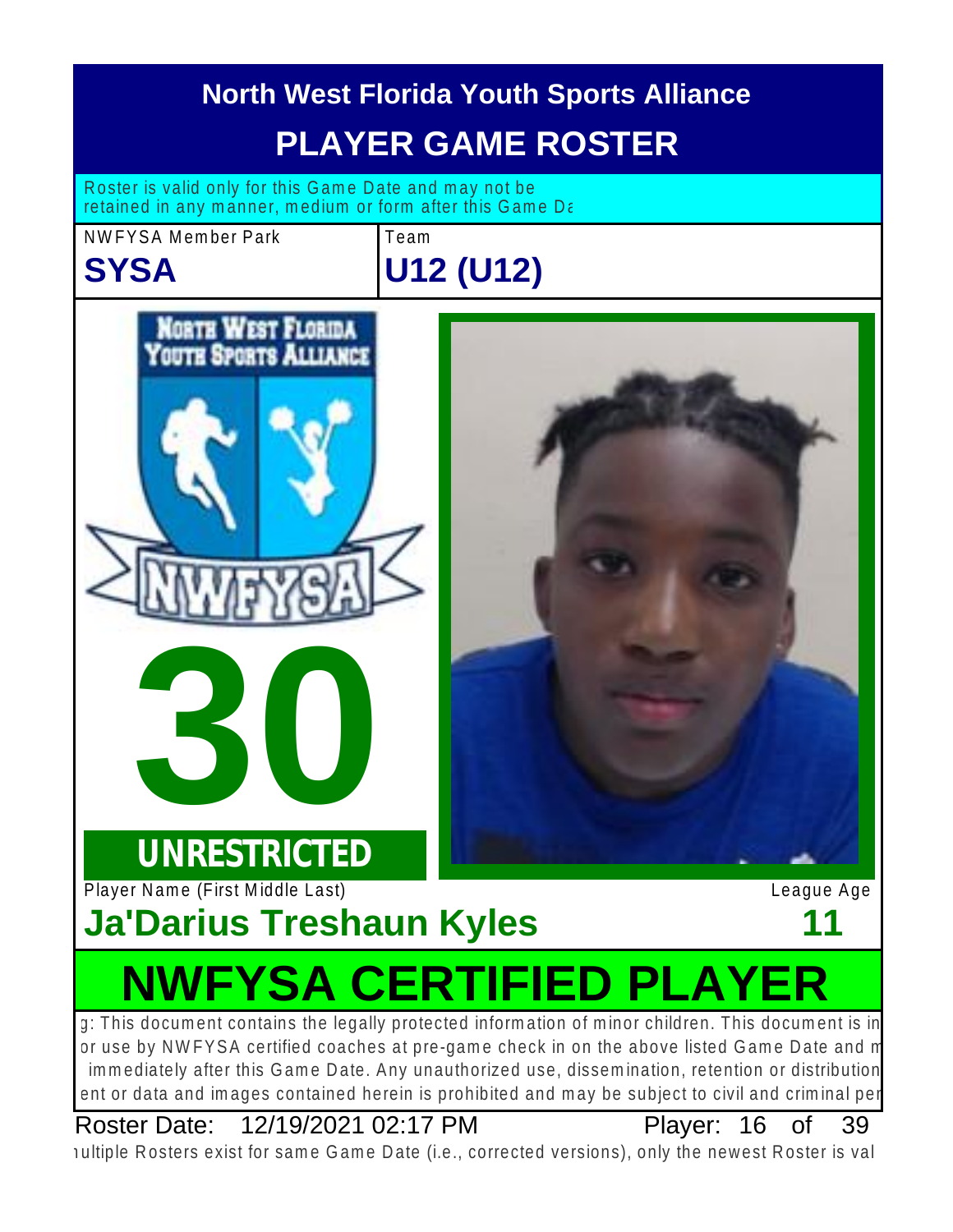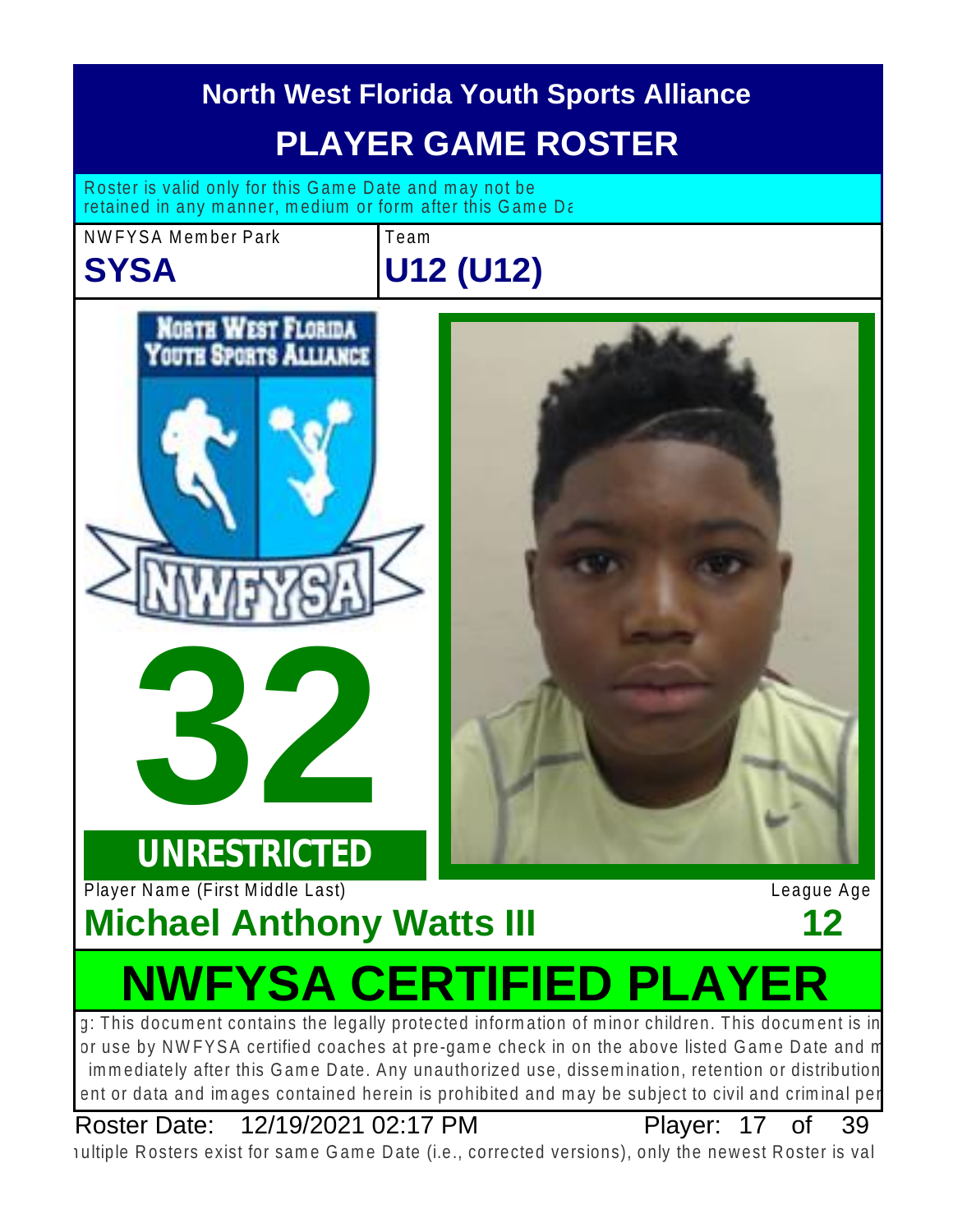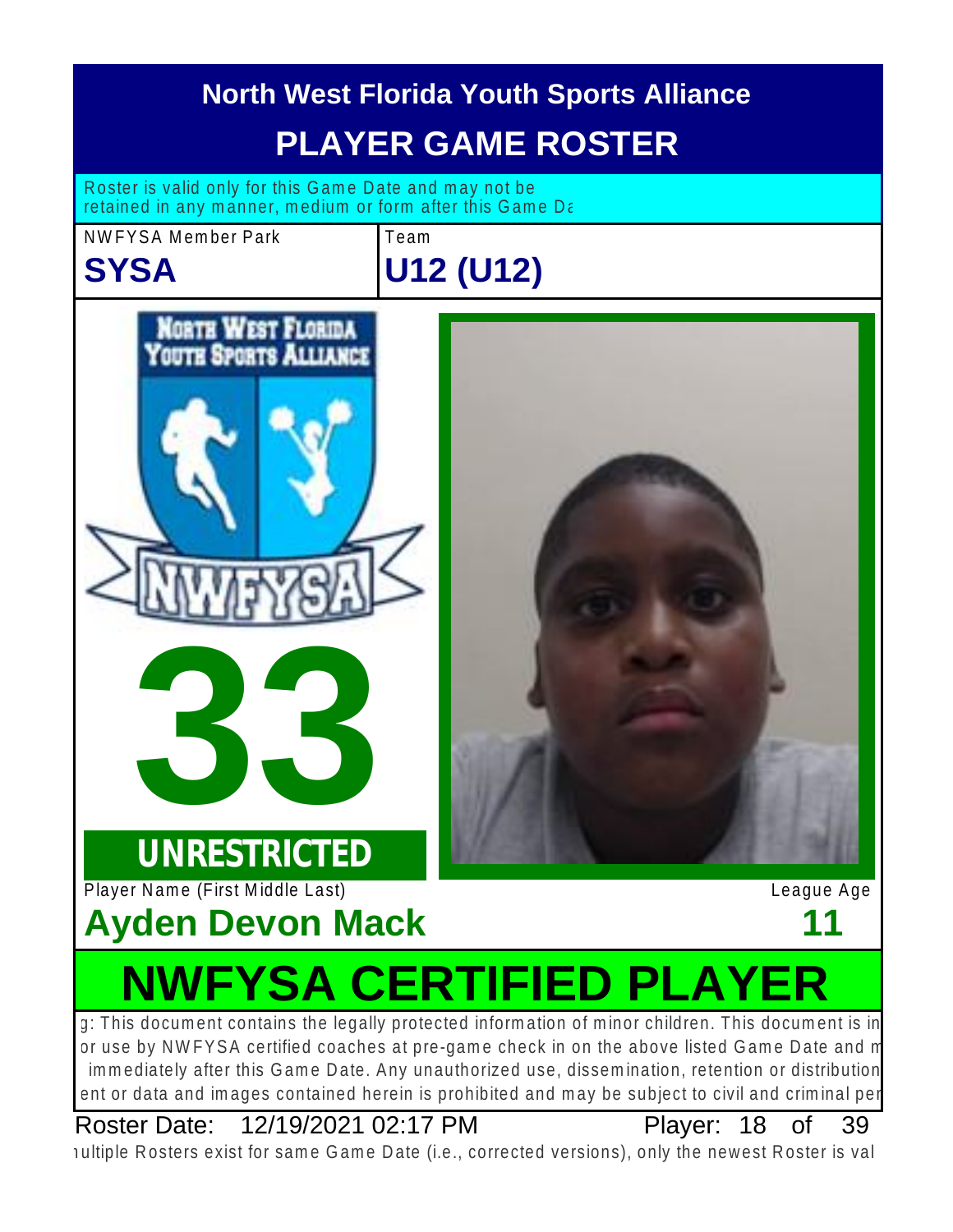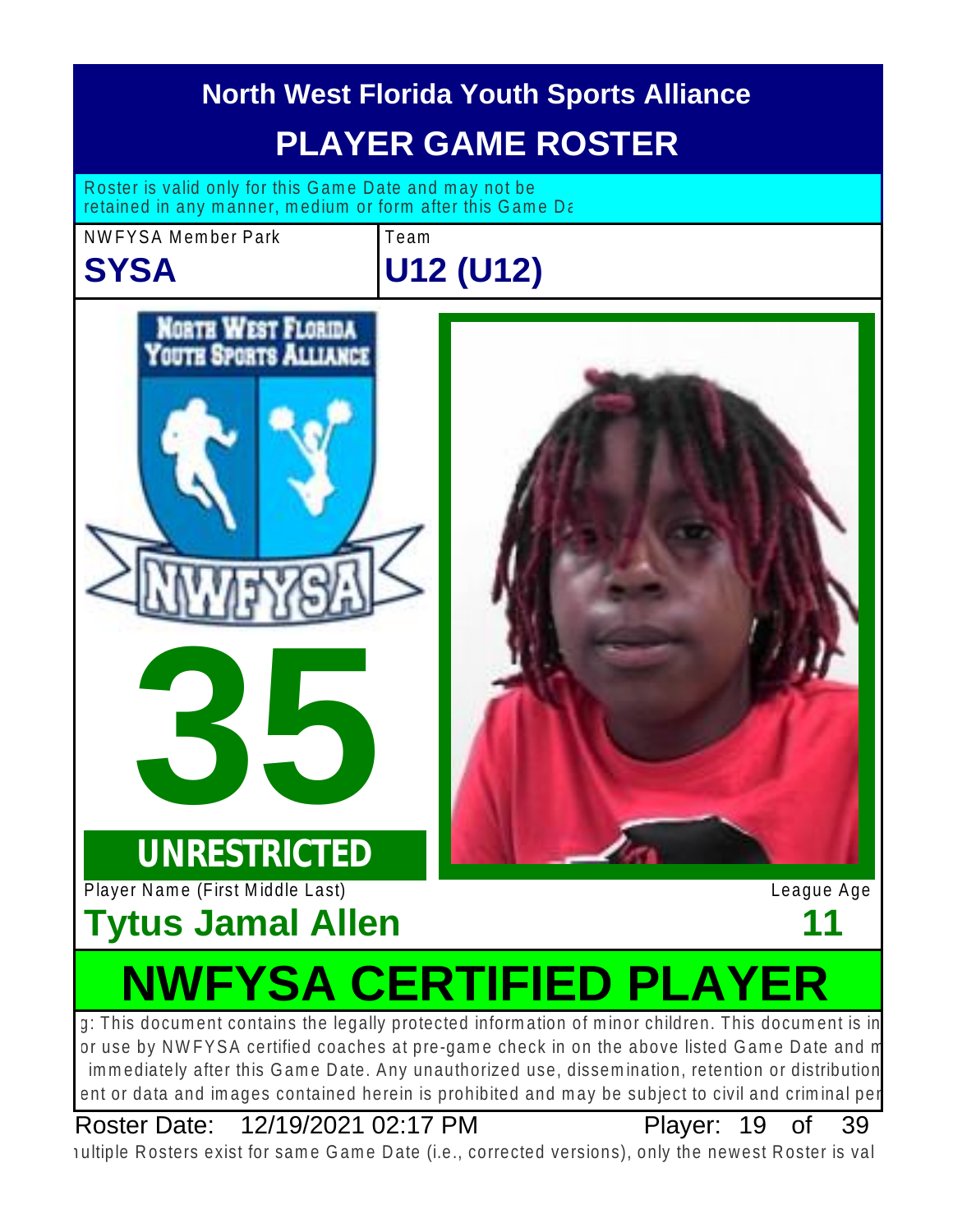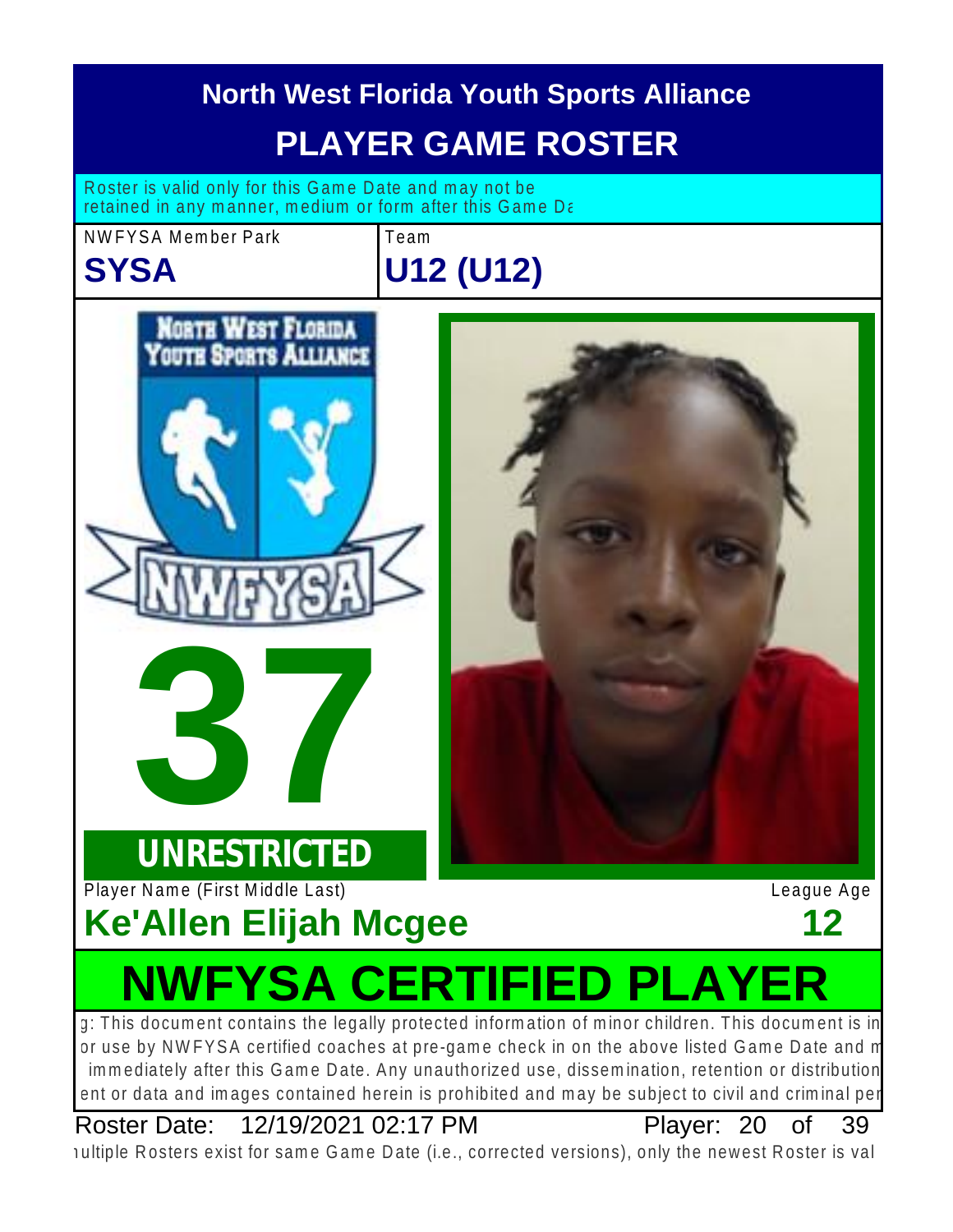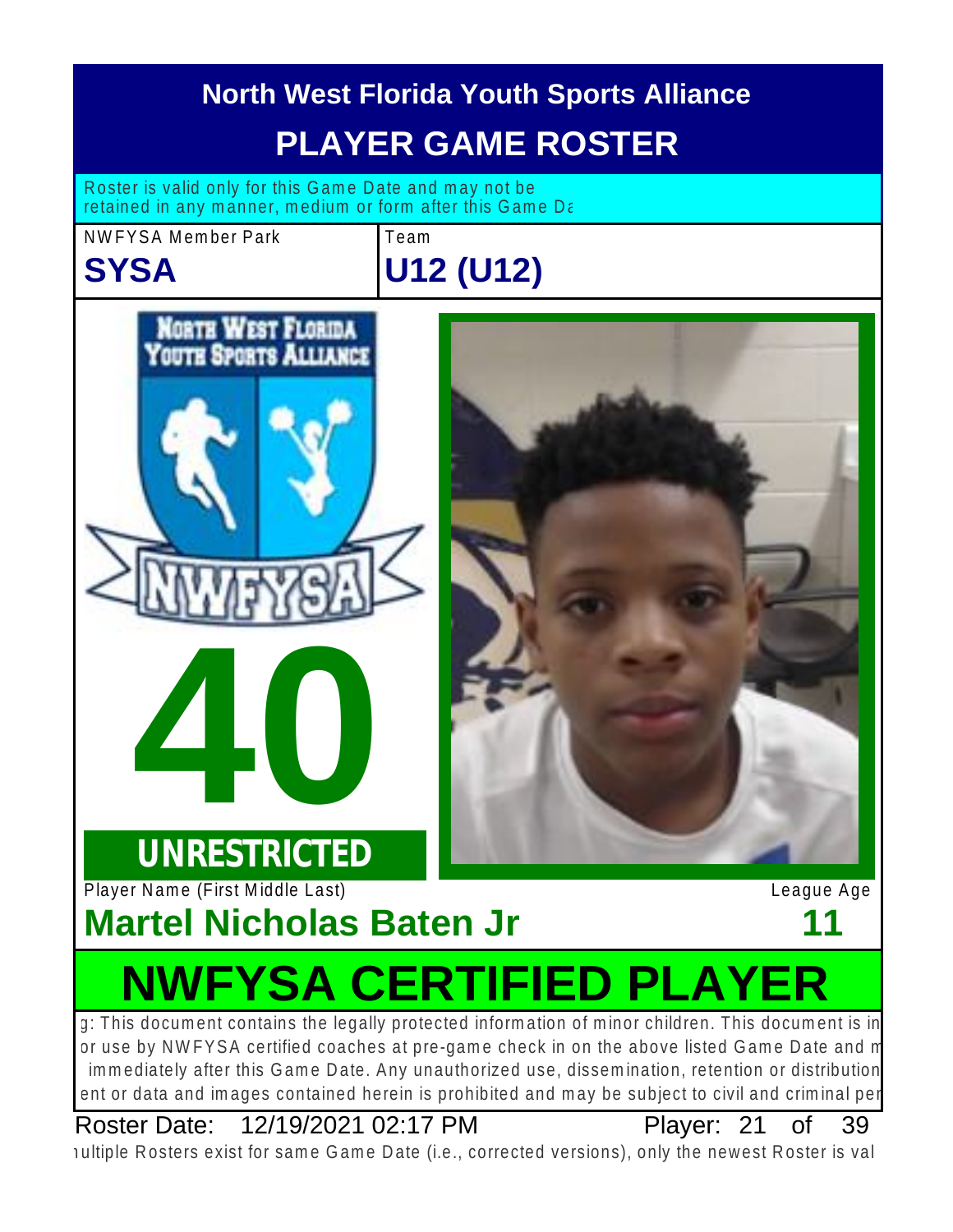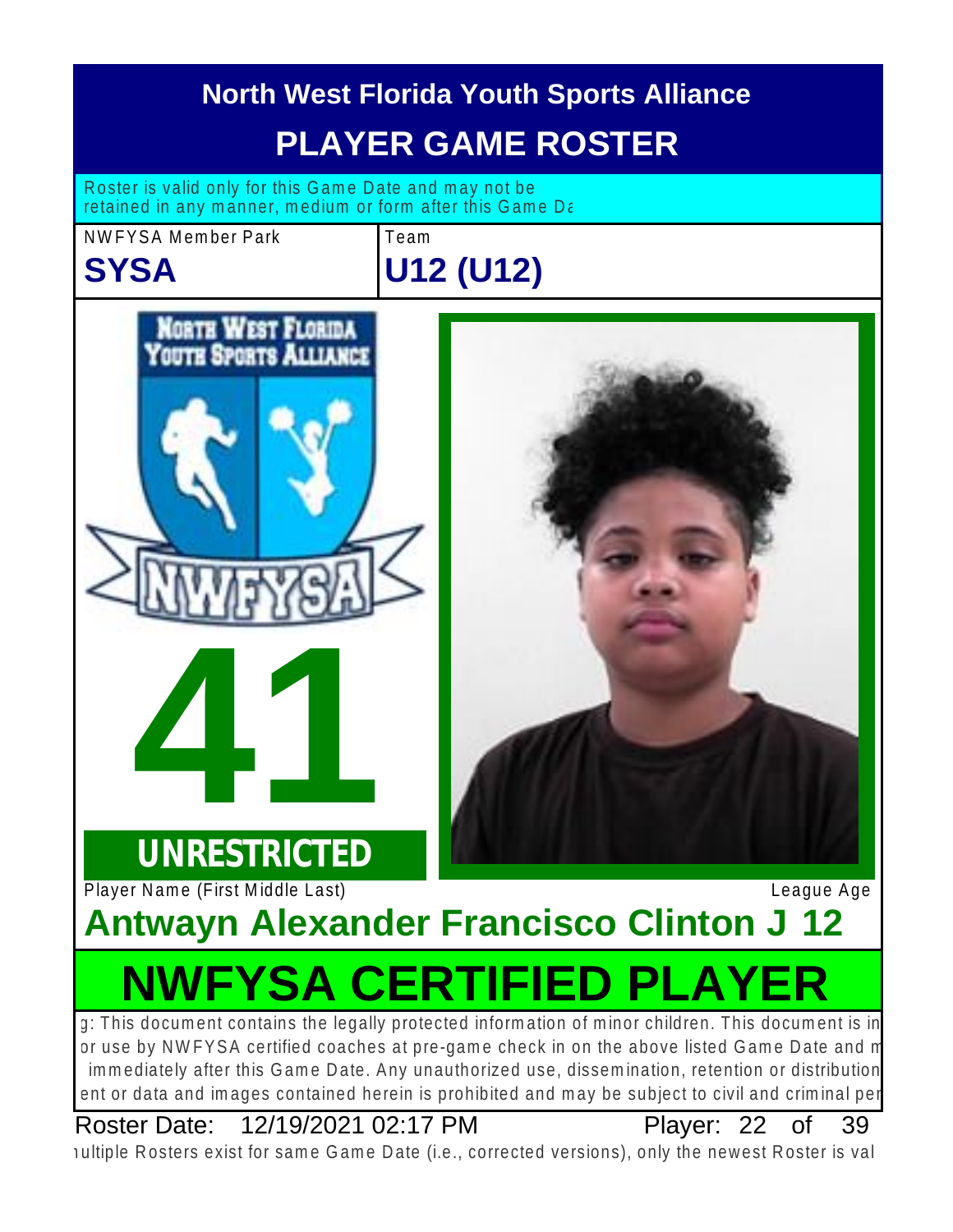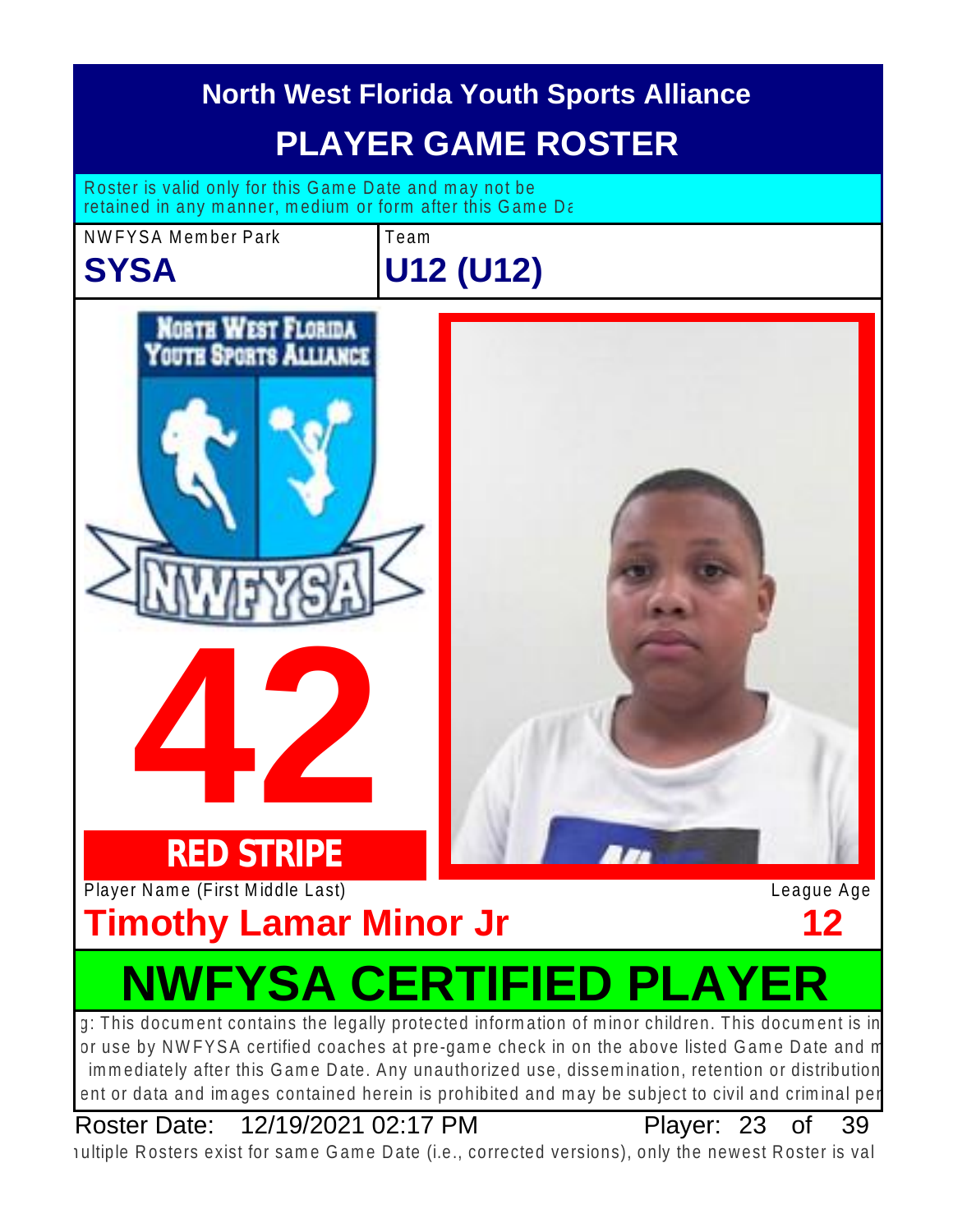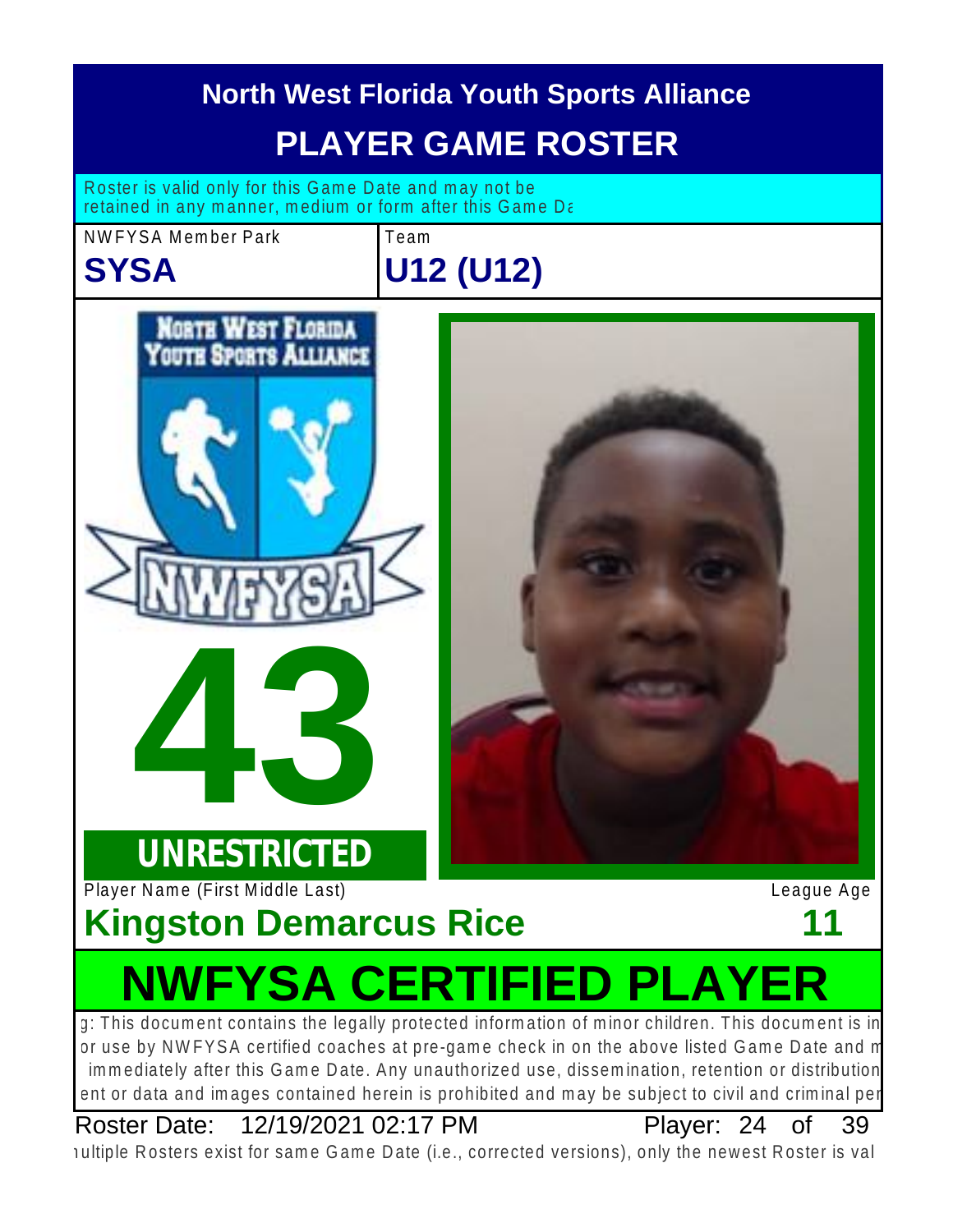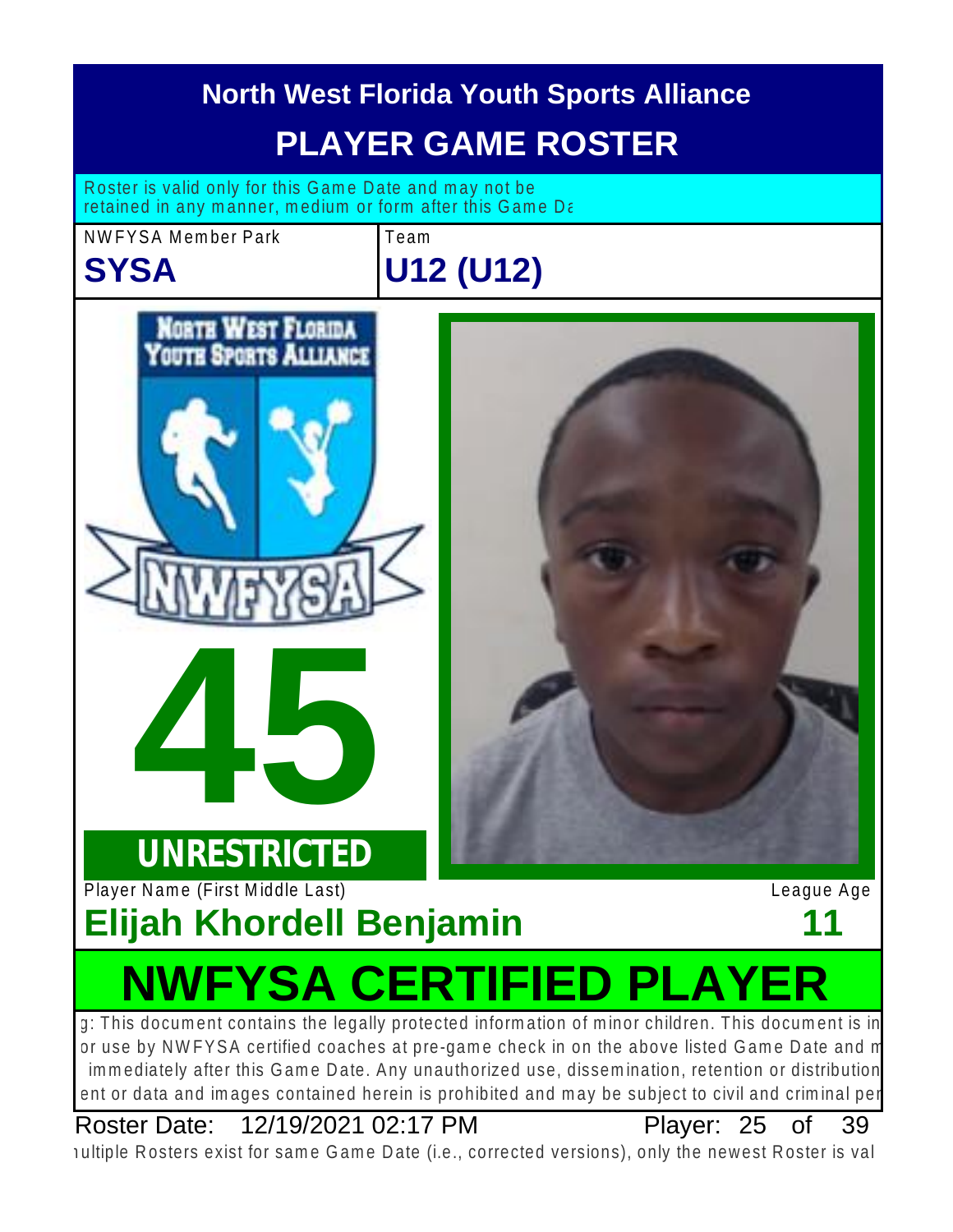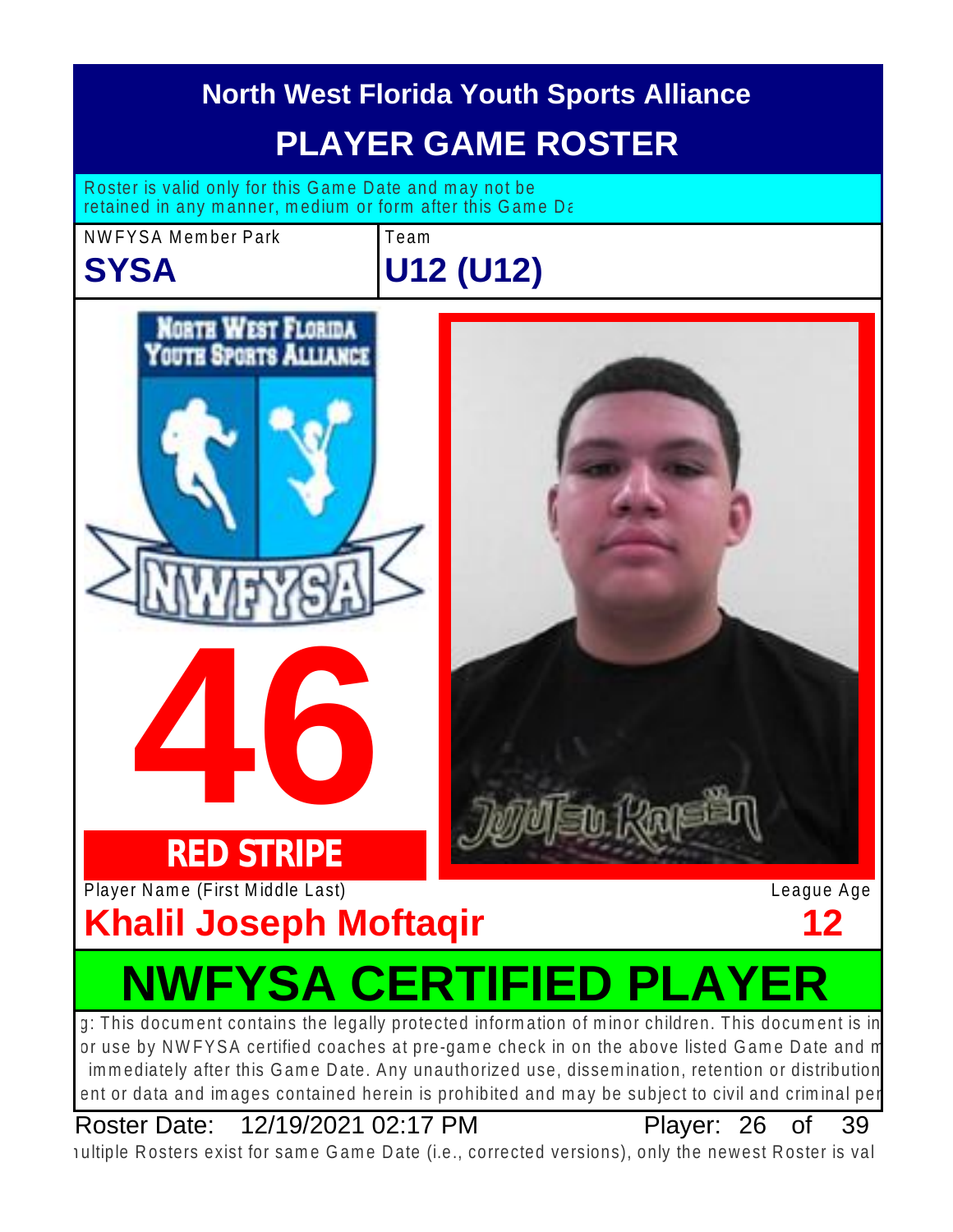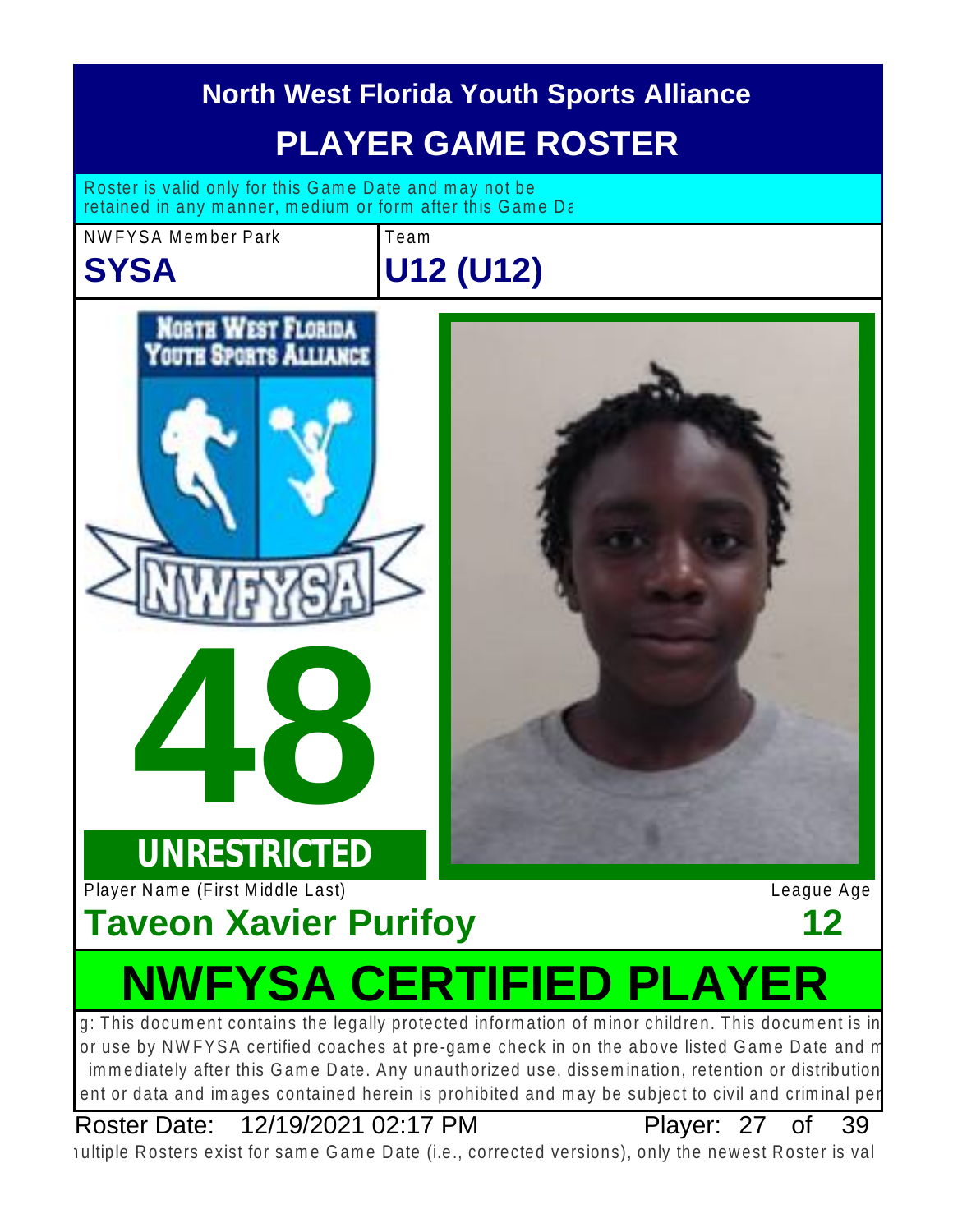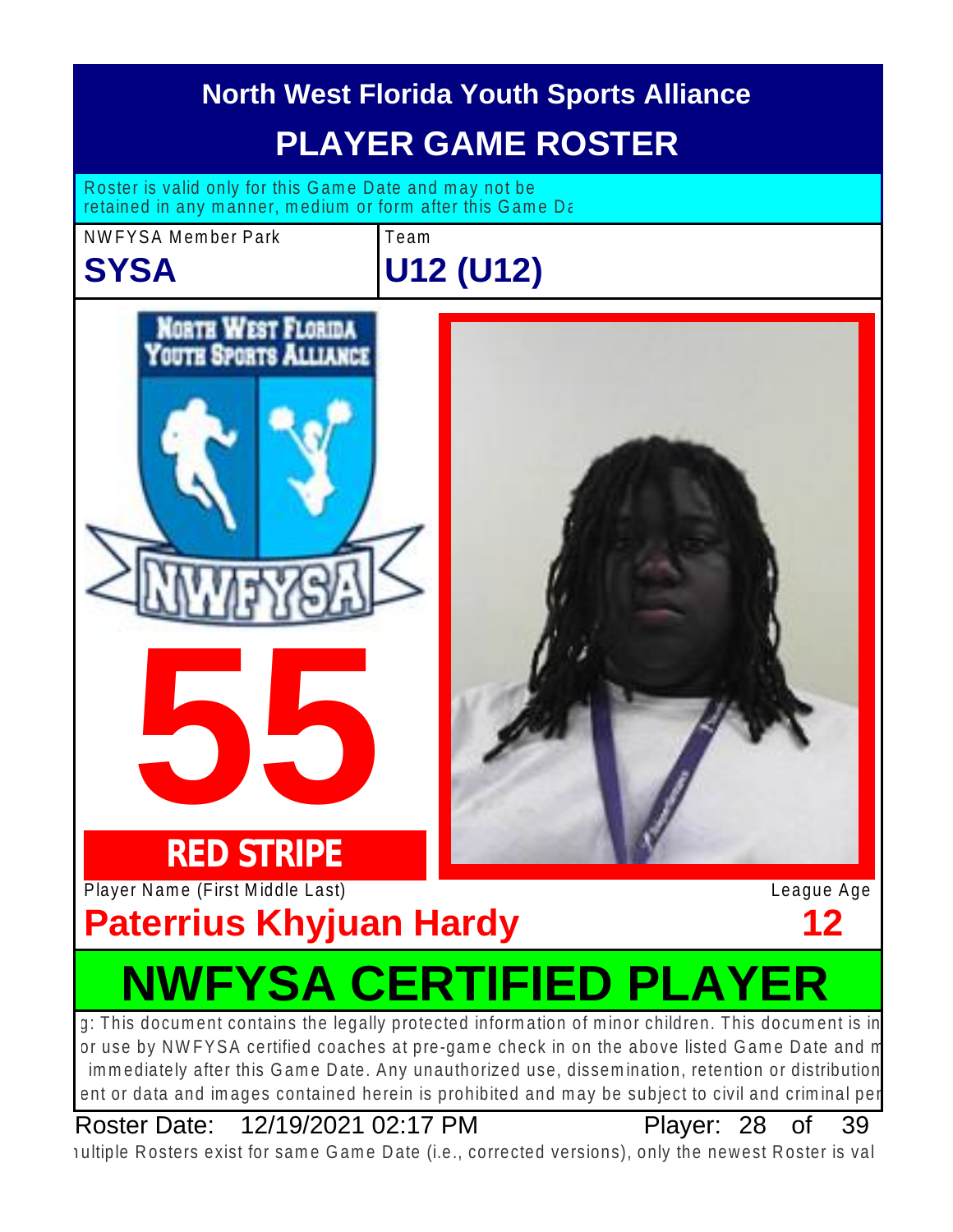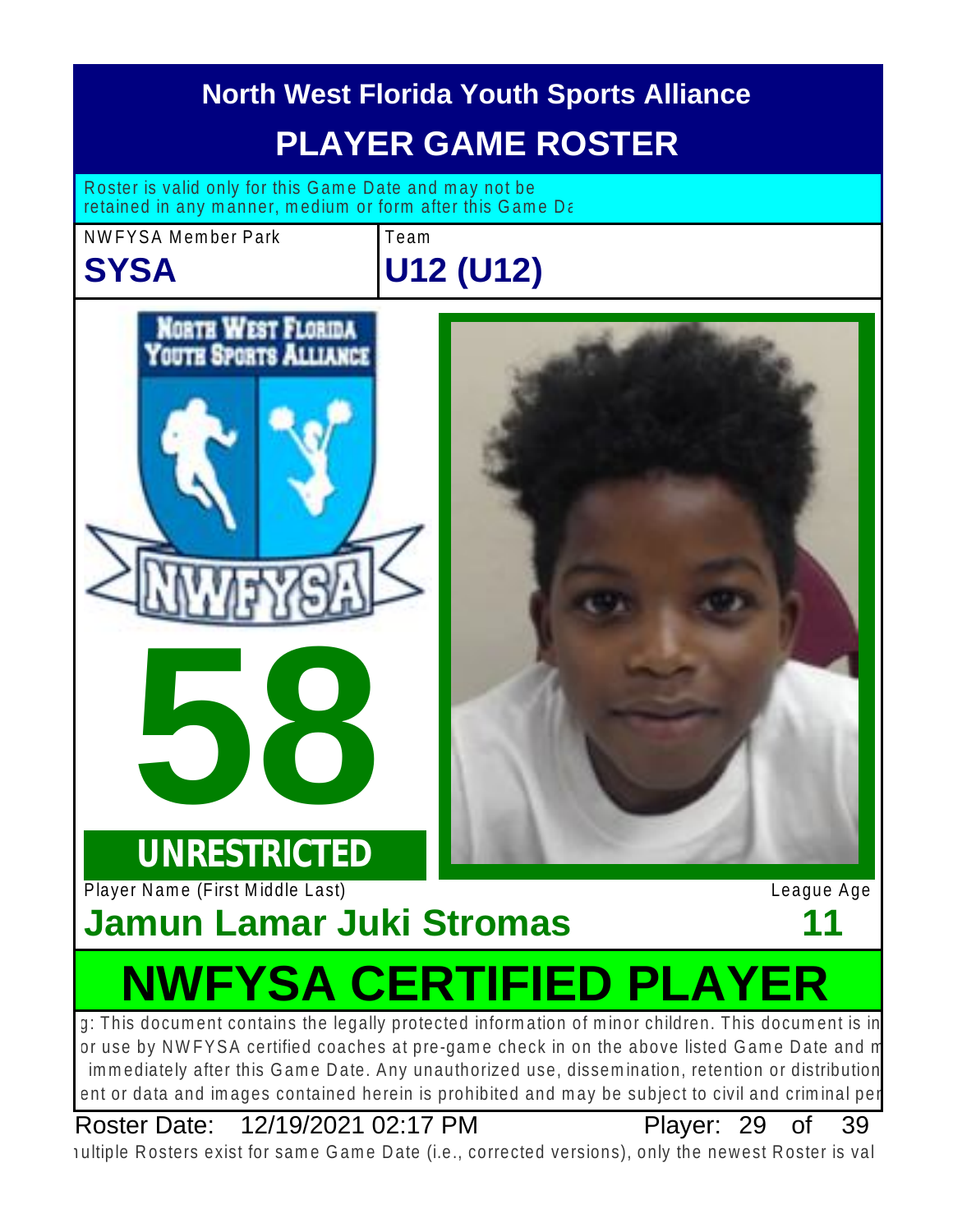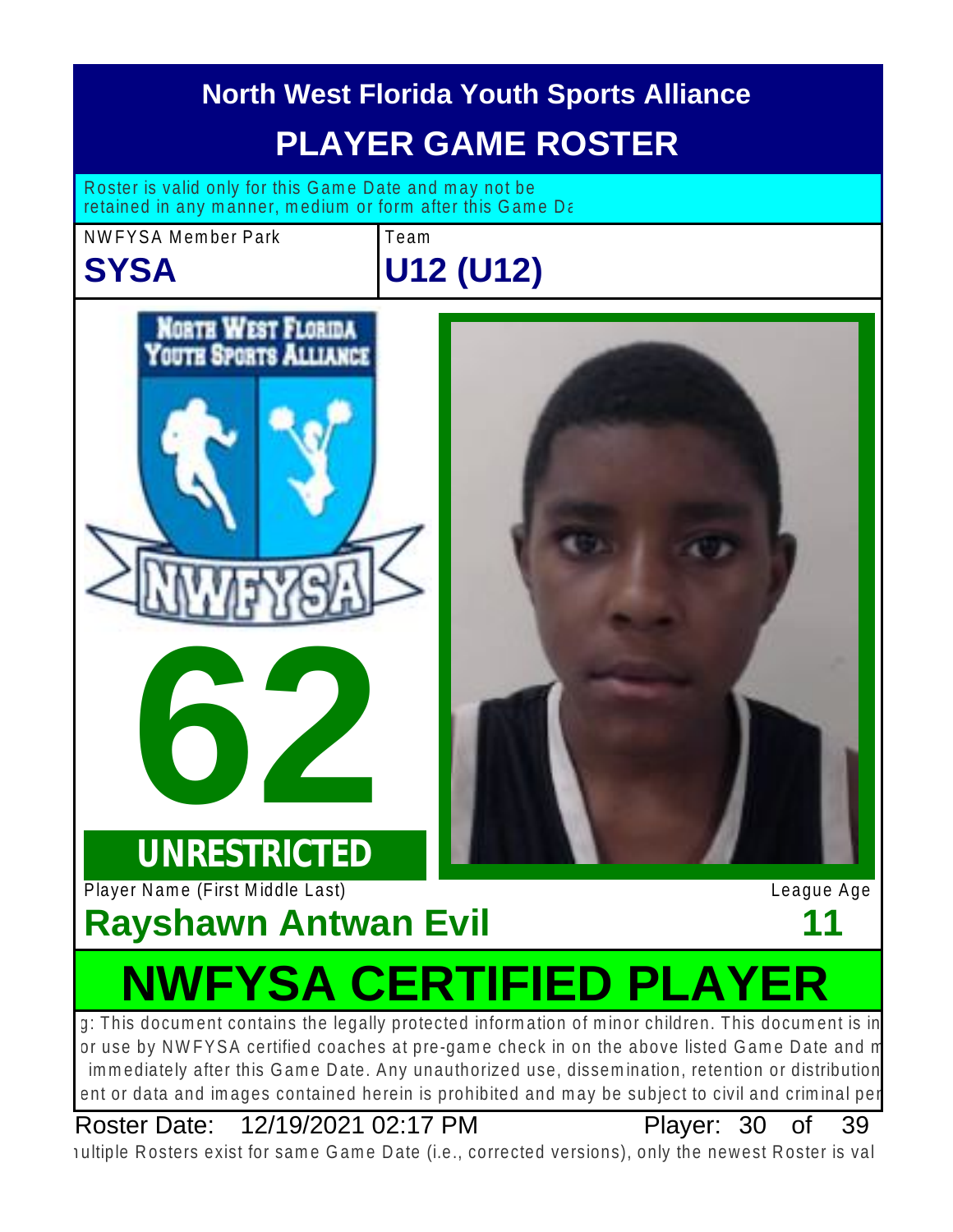![](_page_30_Picture_0.jpeg)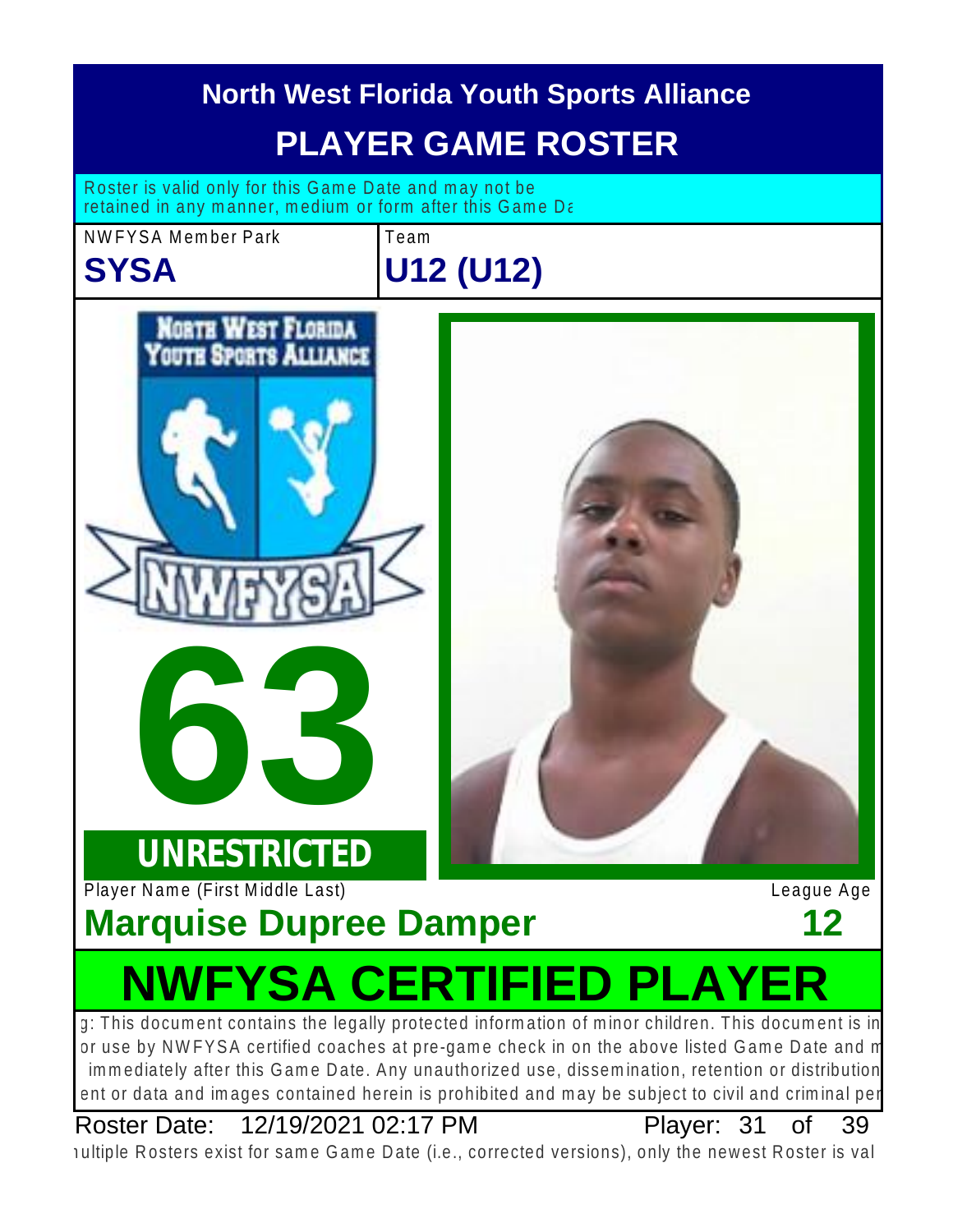![](_page_31_Picture_0.jpeg)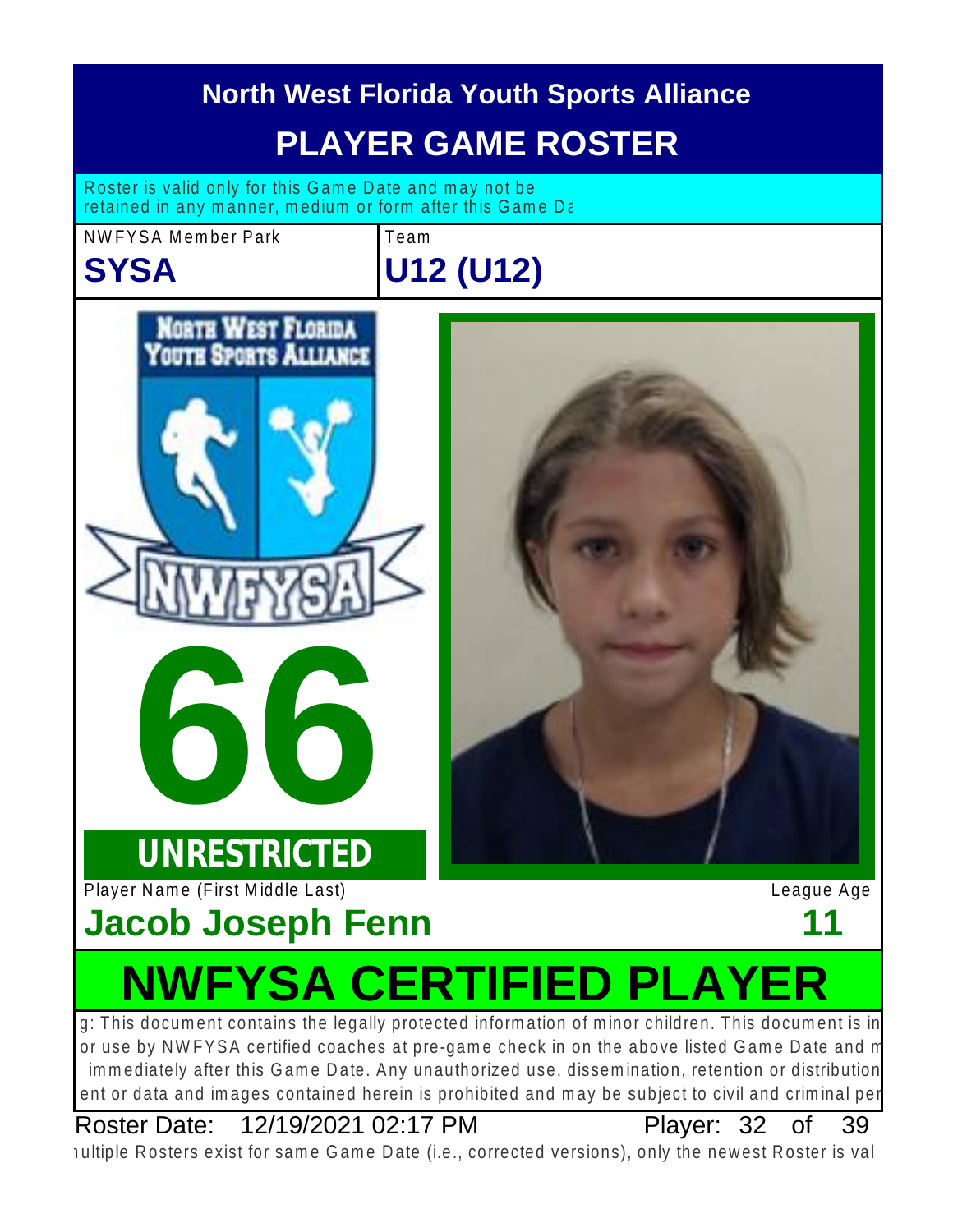![](_page_32_Picture_0.jpeg)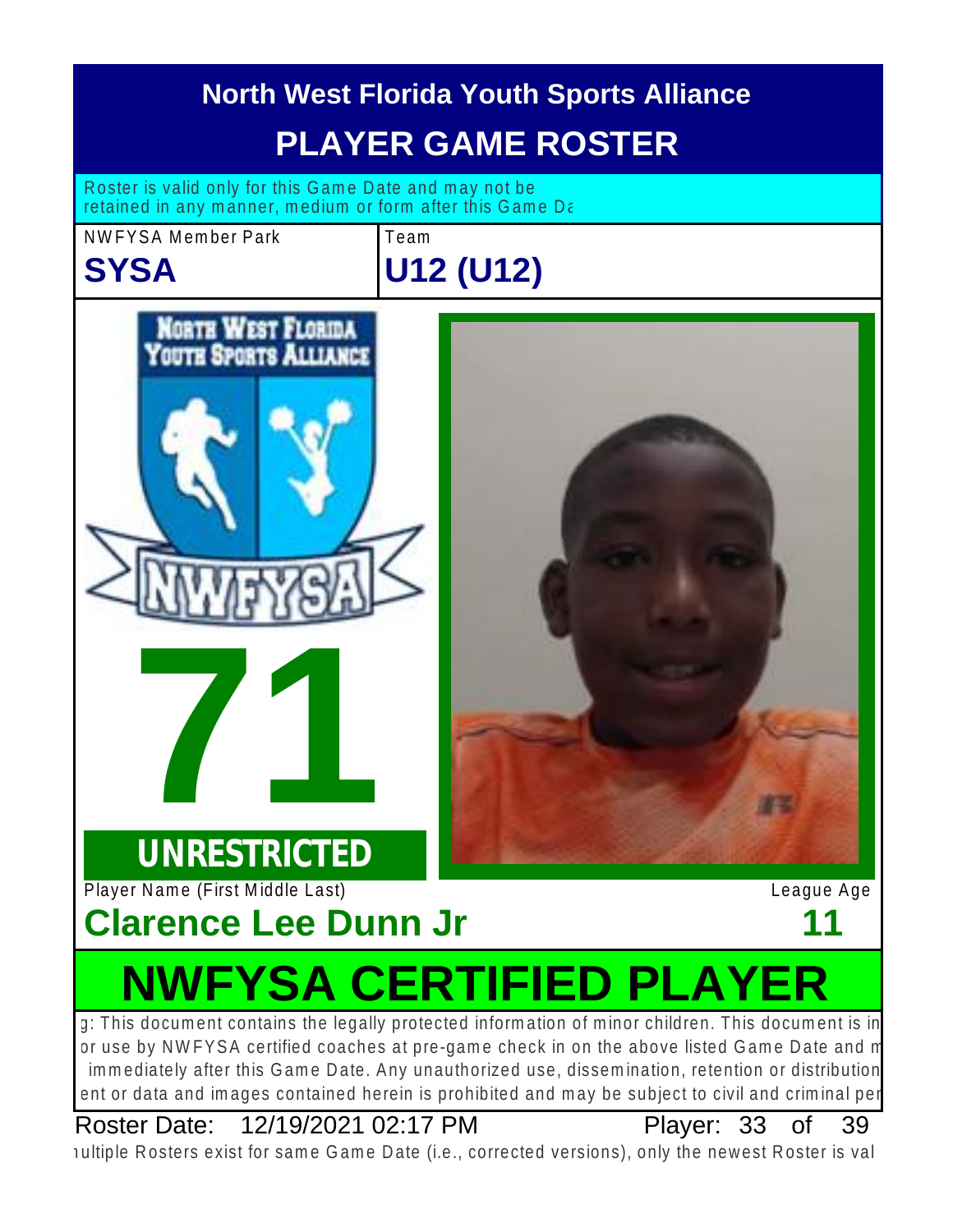![](_page_33_Picture_0.jpeg)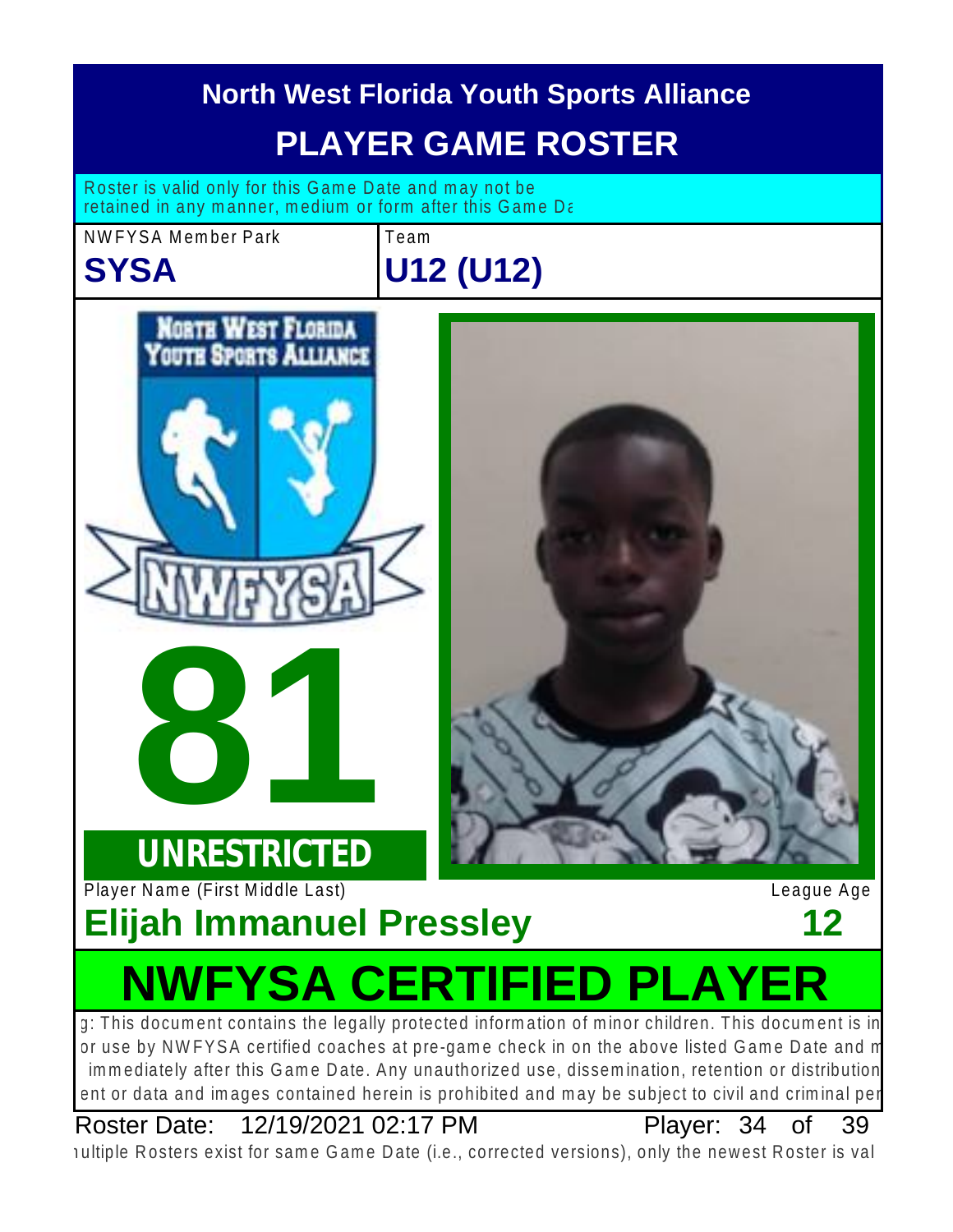![](_page_34_Picture_0.jpeg)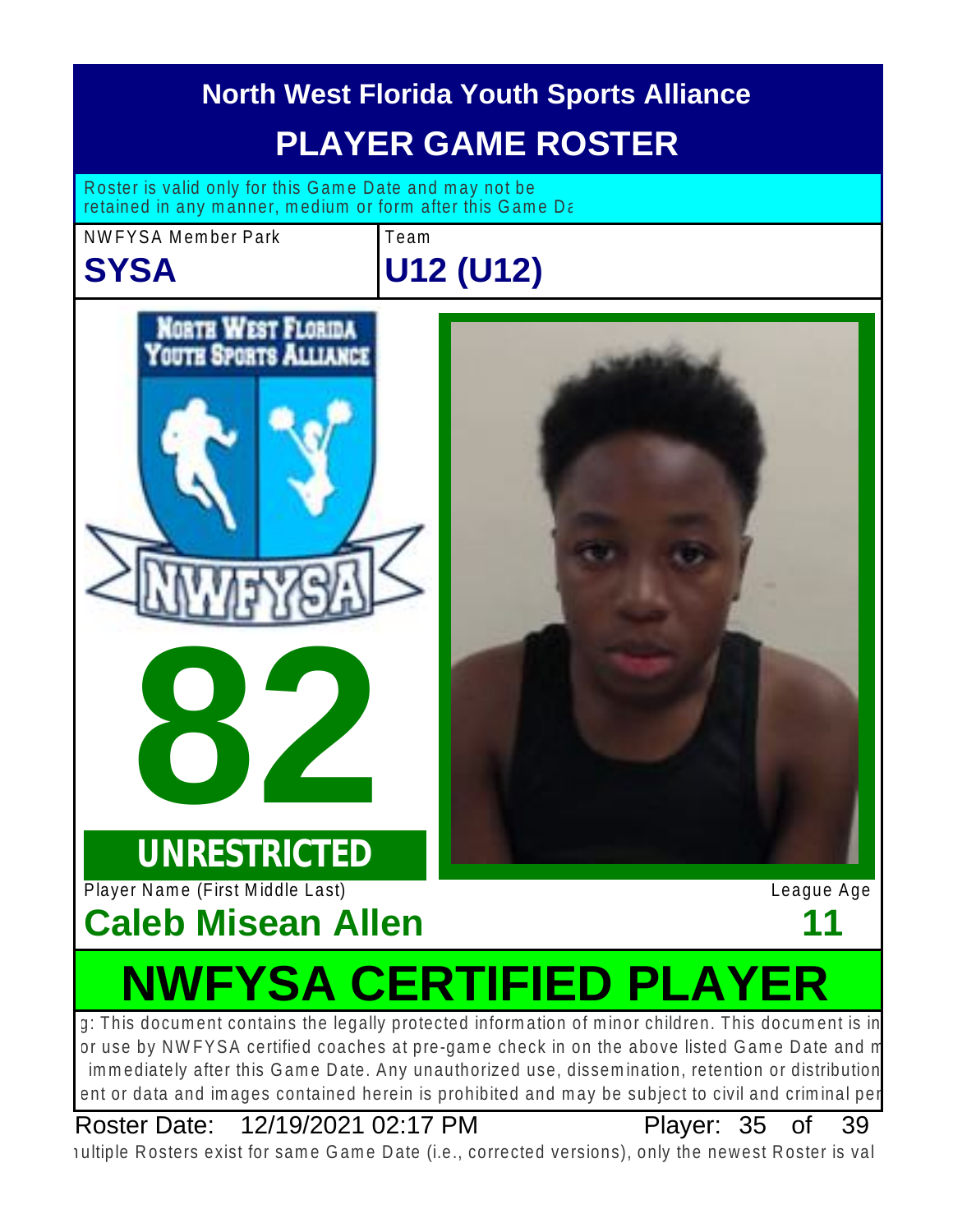![](_page_35_Picture_0.jpeg)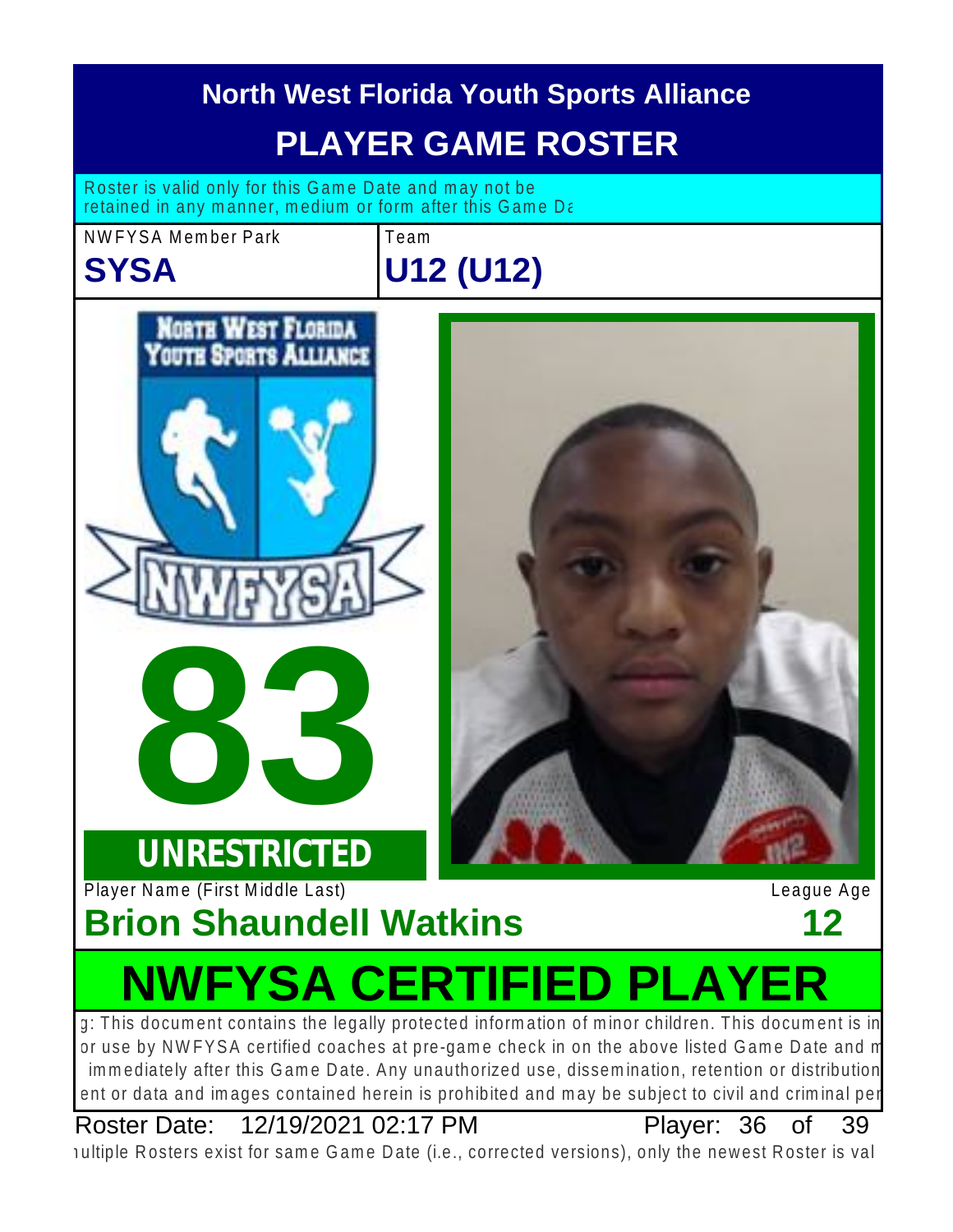![](_page_36_Picture_0.jpeg)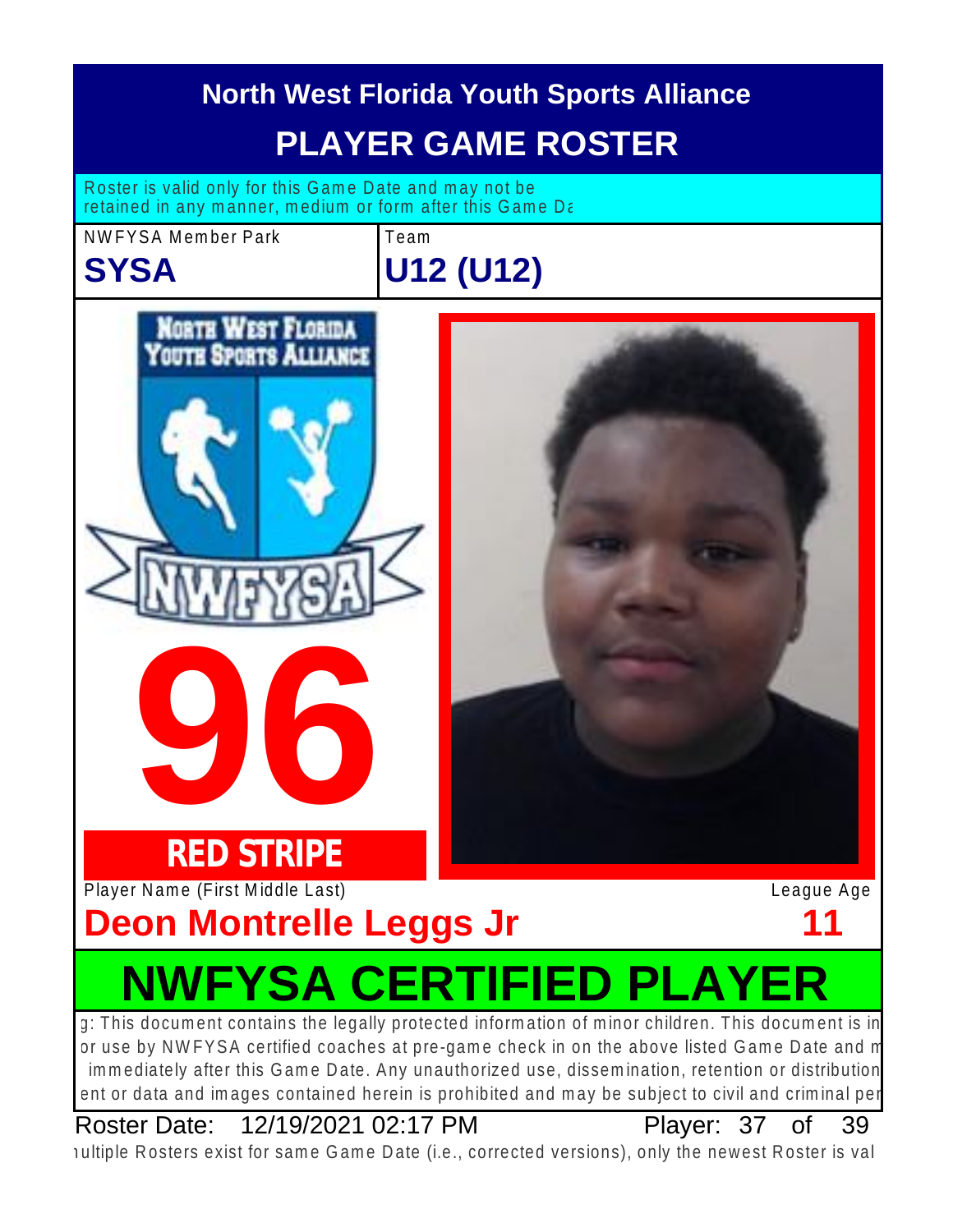![](_page_37_Picture_0.jpeg)